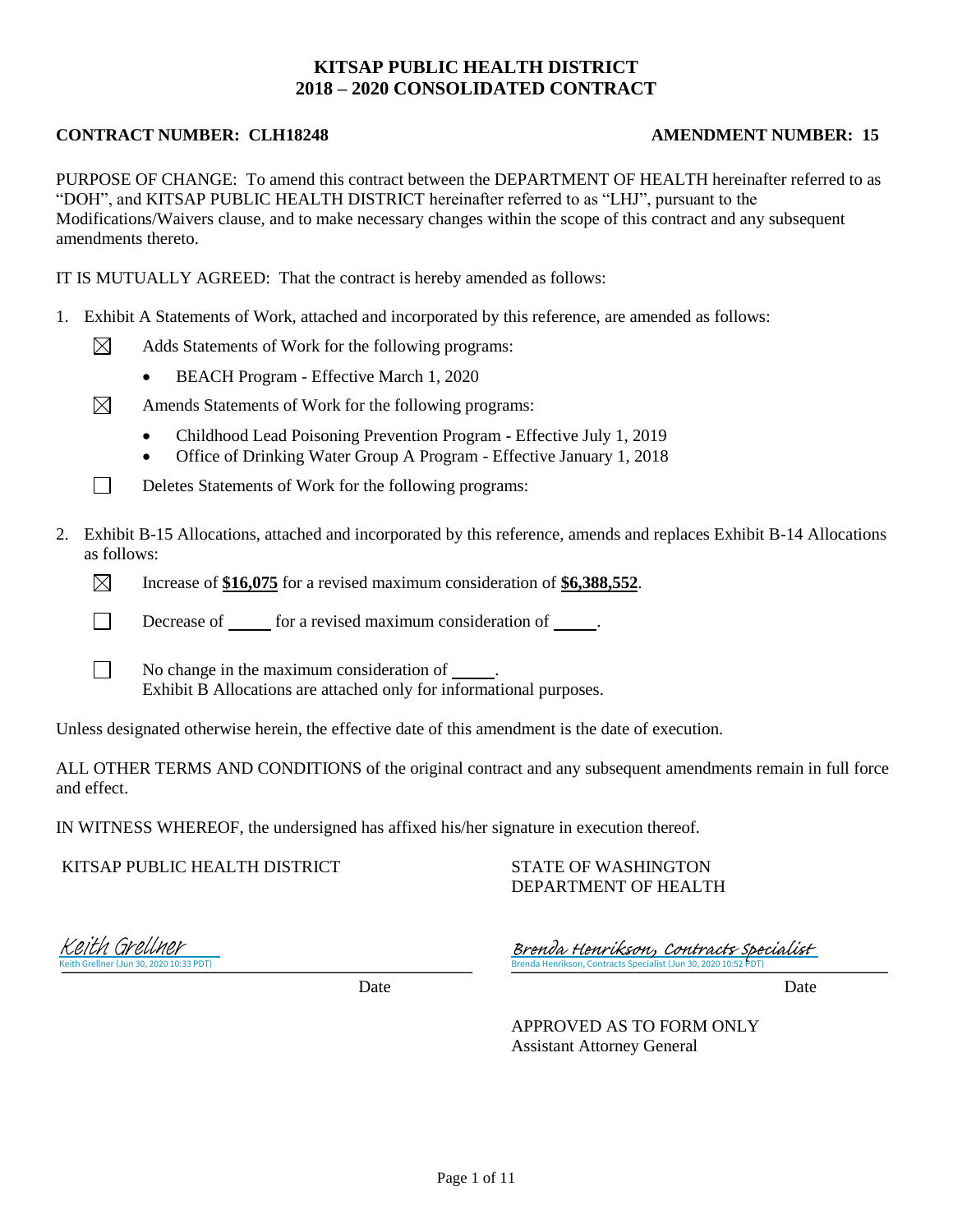## **2018-2020 CONSOLIDATED CONTRACT EXHIBIT A STATEMENTS OF WORK TABLE OF CONTENTS**

| <b>DOH Program Name or Title: BEACH Program - Effective March 1, 2020</b>                              |  |
|--------------------------------------------------------------------------------------------------------|--|
| <b>DOH Program Name or Title:</b> Childhood Lead Poisoning Prevention Program - Effective July 1, 2019 |  |
|                                                                                                        |  |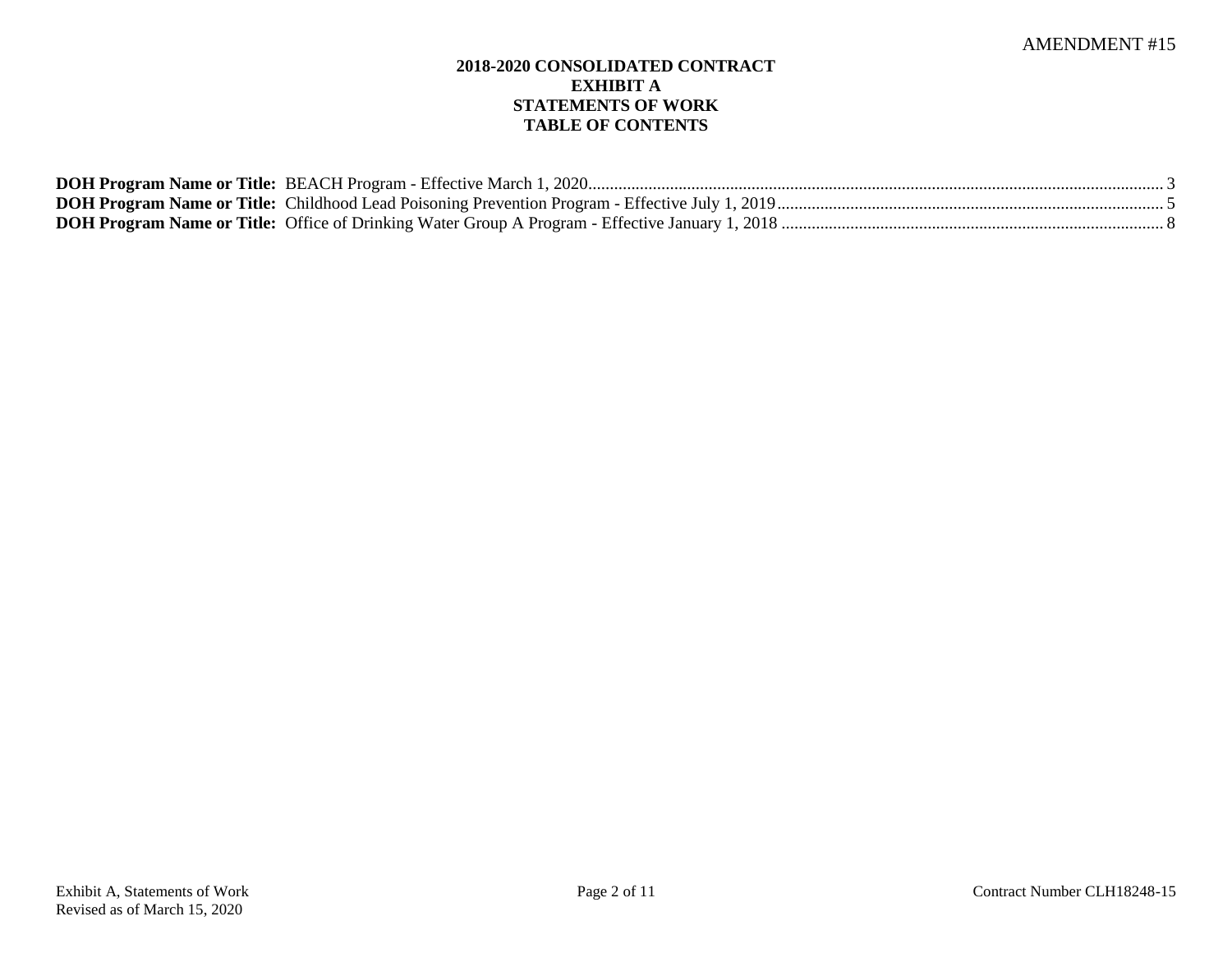## **Exhibit A Statement of Work Contract Term: 2018-2020**

**DOH Program Name or Title:** BEACH Program - Effective March 1, 2020 **Local Health Jurisdiction Name:** Kitsap Public Health District

# **Contract Number:** CLH18248

**SOW Type:** Original **Revision # (for this SOW)** 

Period of Performance: March 1, 2020 through October 31, 2020

| <b>Funding Source</b>            | <b>Federal Compliance</b>                                 | <b>Type of Payment</b>    |
|----------------------------------|-----------------------------------------------------------|---------------------------|
| Federal <select one=""></select> | (check if applicable)                                     | $\boxtimes$ Reimbursement |
| $\boxtimes$ State<br>l Other     | $\Box$ FFATA (Transparency Act)<br>Research & Development | <b>Fixed Price</b>        |

**Statement of Work Purpose:** The Beach Environmental Assessment, Communication, and Health (BEACH) Program monitors water at marine swimming beaches for bacteria and provides public notification when levels are unsafe.

**Revision Purpose:** N/A

| <b>Chart of Accounts Program Name or Title</b> | CFDA# | <b>BARS</b> | <b>Master</b> | <b>Funding Period</b>      |                | <b>Current</b> | <b>Change</b> | <b>Total</b> |  |  |  |  |                      |  |                    |                      |
|------------------------------------------------|-------|-------------|---------------|----------------------------|----------------|----------------|---------------|--------------|--|--|--|--|----------------------|--|--------------------|----------------------|
|                                                |       | Revenue     | <b>Index</b>  |                            | (LHJ Use Only) |                |               |              |  |  |  |  | <b>Consideration</b> |  | $\ln$ crease $(+)$ | <b>Consideration</b> |
|                                                |       | Code        | Code          | <b>Start Date End Date</b> |                |                |               |              |  |  |  |  |                      |  |                    |                      |
| FFY20 Swim Beach Act Grant IAR (ECY-ALEA)      | N/A   | 334,04.96   | 2650592A      | 03/01/20                   | 10/31/20       |                | 18.000        | 18,000       |  |  |  |  |                      |  |                    |                      |
| <b>TOTALS</b>                                  |       |             |               |                            |                | 0              | 18.000        | 18.000       |  |  |  |  |                      |  |                    |                      |

| Task<br><b>Number</b> | <b>Task/Activity/Description</b>                | <i><b>*May Support PHAB</b></i><br><b>Standards/Measures</b> | Deliverables/Outcomes              | Due Date/Time<br>Frame | <b>Payment Information</b><br>and/or Amount |
|-----------------------|-------------------------------------------------|--------------------------------------------------------------|------------------------------------|------------------------|---------------------------------------------|
|                       | <b>BEACH Program Administration and Annual</b>  |                                                              | Summarize time spent on            | Annual meeting held    | Reimbursement for                           |
|                       | Meeting: Time spent on administrative duties    |                                                              | administrative duties in annual    | in March 2020.         | actual costs up to                          |
|                       | related to the BEACH Program and the 2020       |                                                              | report.                            |                        | \$18,000 for tasks 1-3.                     |
|                       | Annual meeting attendance.                      |                                                              |                                    | Annual report due      |                                             |
|                       |                                                 |                                                              |                                    | October 31, 2020.      | LHJ may use its own                         |
| 2                     | Bacteria Monitoring & Public Notification       |                                                              | 1. Enter data results into         | 1. Enter data results  | discretion in                               |
|                       | • Collect samples and field observations in     |                                                              | Department of Ecology's BEACH      | into database by       | prioritizing which                          |
|                       | accordance with BEACH Program Quality           |                                                              | Program Database.                  | Friday each week of    | $task(s)$ to pay with this                  |
|                       | Assurance Project Plan (QAPP). Notify BEACH     |                                                              |                                    | sample collection.     | award.                                      |
|                       | Program Manager in advance if samples cannot be |                                                              |                                    |                        |                                             |
|                       | collected. Coordinate deviations from the QAPP  |                                                              | 2. Email or mail copies of         | 2. Email or mail       |                                             |
|                       | and/or schedule with the BEACH Program          |                                                              | laboratory analytical reports to   | copies of reports      |                                             |
|                       | Manager.                                        |                                                              | <b>BEACH Program Data Manager.</b> | upon receipt.          |                                             |
|                       | • Post and/or remove swimming advisory signs as |                                                              |                                    |                        |                                             |
|                       | needed. Provide public education about beach    |                                                              | 3. Include a list of swimming      | 3. Annual report due   |                                             |
|                       | water quality. Notify BEACH Program Manager of  |                                                              | advisories in annual report.       | October 31, 2020.      |                                             |
|                       | swimming advisories as soon as possible.        |                                                              |                                    |                        |                                             |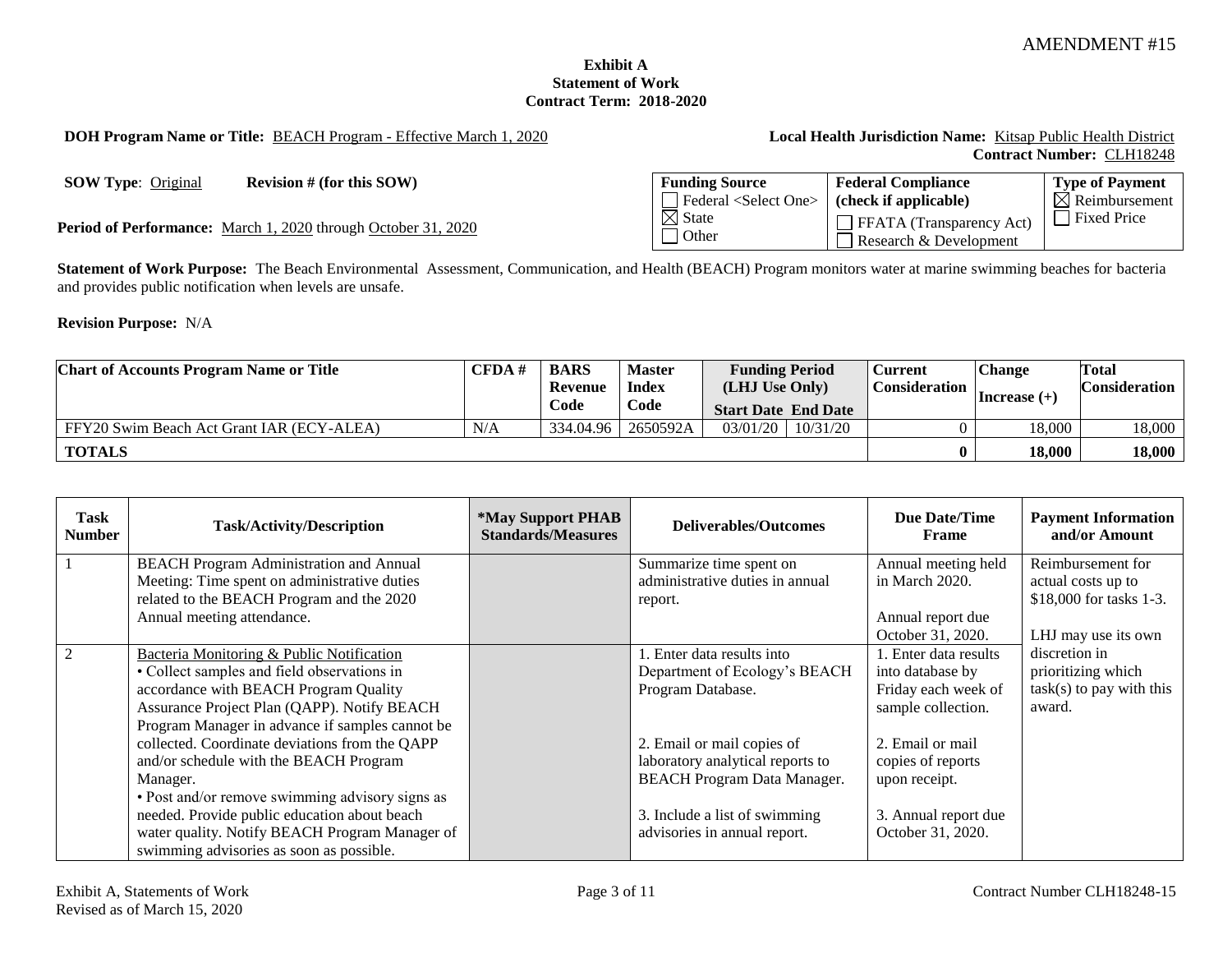| Task<br>Number | <b>Task/Activity/Description</b>                                                                                                                                                      | <i><b>*May Support PHAB</b></i><br><b>Standards/Measures</b> | Deliverables/Outcomes                                                | <b>Due Date/Time</b><br><b>Frame</b>        | <b>Payment Information</b><br>and/or Amount |
|----------------|---------------------------------------------------------------------------------------------------------------------------------------------------------------------------------------|--------------------------------------------------------------|----------------------------------------------------------------------|---------------------------------------------|---------------------------------------------|
|                | Illness Pollution Investigations<br>• Notify BEACH Program Manager of any illness<br>reports related to recreational swimming beaches.<br>• Conduct illness investigations as needed. |                                                              | . Provide notification via<br>telephone to BEACH Program<br>Manager. | 1. Within fourteen<br>$(14)$ business days. |                                             |
|                |                                                                                                                                                                                       |                                                              | 2. Summarize illness investigation<br>in annual report.              | 2. Annual report due<br>October 31, 2020.   |                                             |

## **\*For Information Only:**

Funding is not tied to the revised Standards/Measures listed here. This information may be helpful in discussions of how program activities might contribute to meeting a Standard/Measure. More detail on these and/or other Public Health Accreditation Board (PHAB) Standards/Measures that may apply can be found at: http://www.phaboard.org/wp-content/uploads/PHAB-Standards-and-Measures-Version-1.0.pdf

## **Program Specific Requirements/Narrative**

## **Special Requirements (if applicable)**

## **Federal Funding Accountability and Transparency Act (FFATA)**

This statement of work is supported by federal funds that require compliance with the Federal Funding Accountability and Transparency Act (FFATA or the Transparency Act). The purpose of the Transparency Act is to make information available online so the public can see how the federal funds are spent.

To comply with this act and be eligible to perform the activities in this statement of work, the LHJ must have a Data Universal Numbering System (DUNS®) number.

Information about the LHJ and this statement of work will be made available on USASpending.gov by DOH as required by P.L. 109-282.

## **Program Manual, Handbook, Policy References**

Quality Assurance Project Plan at: https://fortress.wa.gov/ecy/publications/SummaryPages/1903119.html

## **DOH Program Contact**

Julianne Ruffner, Beach Program, Office of Environmental Health and Safety, PO Box 47824, Olympia, WA 98504-7824, 360-407-6154; jruf461@ecy.wa.gov

## **DOH Fiscal Contact**

Heidi Kuykendall, Budget Specialist, Office of Environmental Health and Safety, PO Box 47824, Olympia, WA 98504-7824, 360-236-3396; heidi.kuykendall@doh.wa.gov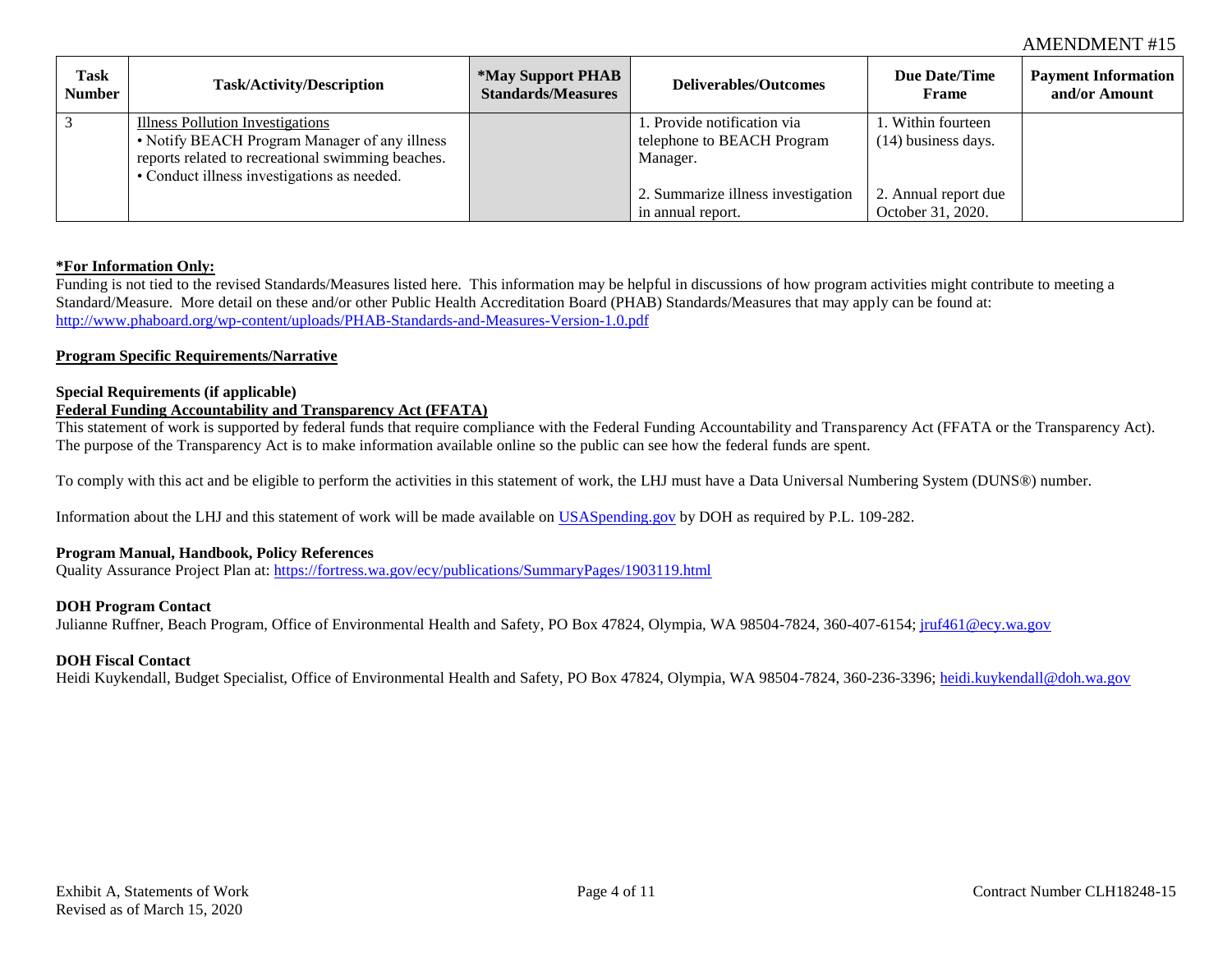## **Exhibit A Statement of Work Contract Term: 2018-2020**

**DOH Program Name or Title:** Childhood Lead Poisoning Prevention Program - Effective July 1, 2019

**Local Health Jurisdiction Name:** Kitsap Public Health District

**Federal Compliance (check if applicable)**

FFATA (Transparency Act) Research & Development

**Contract Number:** CLH18248

**Type of Payment**  $\overline{\mathsf{N}}$  Reimbursement

**SOW Type**: Revision **Revision # (for this SOW) 2 Funding Source** 

**Period of Performance:** July 1, 2019 through June 30, 2020

Statement of Work Purpose: The purpose of this statement of work is to support local interventions with the case management of elevated blood lead levels in children 14 years of age and younger. The focus of this program is to build local capacity statewide to provide case management services to all children with elevated blood lead levels.

Federal <Select One>

 $\overline{\boxtimes}$  State  $\Box$  Other

**Revision Purpose:** The purpose of this revision is to decrease funding.

| <b>Chart of Accounts Program Name or Title</b> | CFDA# | <b>BARS</b> | <b>Master</b>           | <b>Funding Period</b>      |          | Current | <b>Change</b>  | <b>Total</b> |                      |  |                |                      |
|------------------------------------------------|-------|-------------|-------------------------|----------------------------|----------|---------|----------------|--------------|----------------------|--|----------------|----------------------|
|                                                |       |             | <b>Index</b><br>Revenue |                            |          |         | (LHJ Use Only) |              | <b>Consideration</b> |  | Decrease $(-)$ | <b>Consideration</b> |
|                                                |       | Code        | Code                    | <b>Start Date End Date</b> |          |         |                |              |                      |  |                |                      |
| FPH Lead Case Mgmt - FPH                       | N/A   | 334.04.93   | 25619702                | 07/01/19                   | 06/30/20 | 3,425   | $-2.425$       | 000,         |                      |  |                |                      |
| <b>TOTALS</b>                                  |       |             |                         |                            |          | 3,425   | $-2,425$       | 1,000        |                      |  |                |                      |

| Task<br>Number | <b>Task/Activity/Description</b>                                         | <i><b>*May Support PHAB</b></i><br><b>Standards/Measures</b> | <b>Deliverables/Outcomes</b>        | <b>Due Date/Time</b><br>Frame | <b>Payment</b><br><b>Information and/or</b><br>Amount |
|----------------|--------------------------------------------------------------------------|--------------------------------------------------------------|-------------------------------------|-------------------------------|-------------------------------------------------------|
|                | Home Visit 1                                                             |                                                              | Submit the information collected    | Submit as needed              | Reimbursement of up                                   |
|                | Contact the provider to gather complete<br>a)                            |                                                              | during the home visit via the       | within 60 days                | to \$500 maximum                                      |
|                | information on the assigned elevated blood lead                          |                                                              | applicable fields of the            | after completion.             | per home visit, per                                   |
|                | level case.                                                              |                                                              | <b>Washington Disease Reporting</b> |                               | child. Up to two $(2)$                                |
|                | Contact the family to schedule the visit.<br>b)                          |                                                              | System (WDRS).                      |                               | home visits per child                                 |
|                | Visit the child's residence (or other sites where the<br>$\mathcal{C}$ ) |                                                              |                                     |                               | not to exceed total                                   |
|                | child spends significant amounts of time).                               |                                                              | Submit, as attachment(s) via        |                               | funding                                               |
|                | Interview the caregivers using the Child Blood<br>d)                     |                                                              | WDRS the documentation of the       |                               | consideration.                                        |
|                | Lead Investigation Form and conduct an                                   |                                                              | Plan of Care prepared for the       |                               |                                                       |
|                | environmental assessment to identify factors that                        |                                                              | family (DOH will provide a          |                               | Note: this excludes                                   |
|                | may impact the child's blood lead level.                                 |                                                              | template) including a summary       |                               | indirect costs.                                       |
|                | Determine if the family lives in Section 8 or HUD<br>e)                  |                                                              | of the environmental assessment     |                               |                                                       |
|                | housing, and if the child is Medicaid enrolled.                          |                                                              | and suggestions for reducing or     |                               |                                                       |
|                | Provide educational material to the child's<br>f                         |                                                              | eliminating exposure. Provide a     |                               |                                                       |
|                | caregivers in the family's primary language.                             |                                                              | copy of this document or            |                               |                                                       |
|                | Arrange with family and provider to have the child<br>g)                 |                                                              | documents to the child's            |                               |                                                       |
|                | retested following the Pediatric Environmental                           |                                                              | caregivers and provider.            |                               |                                                       |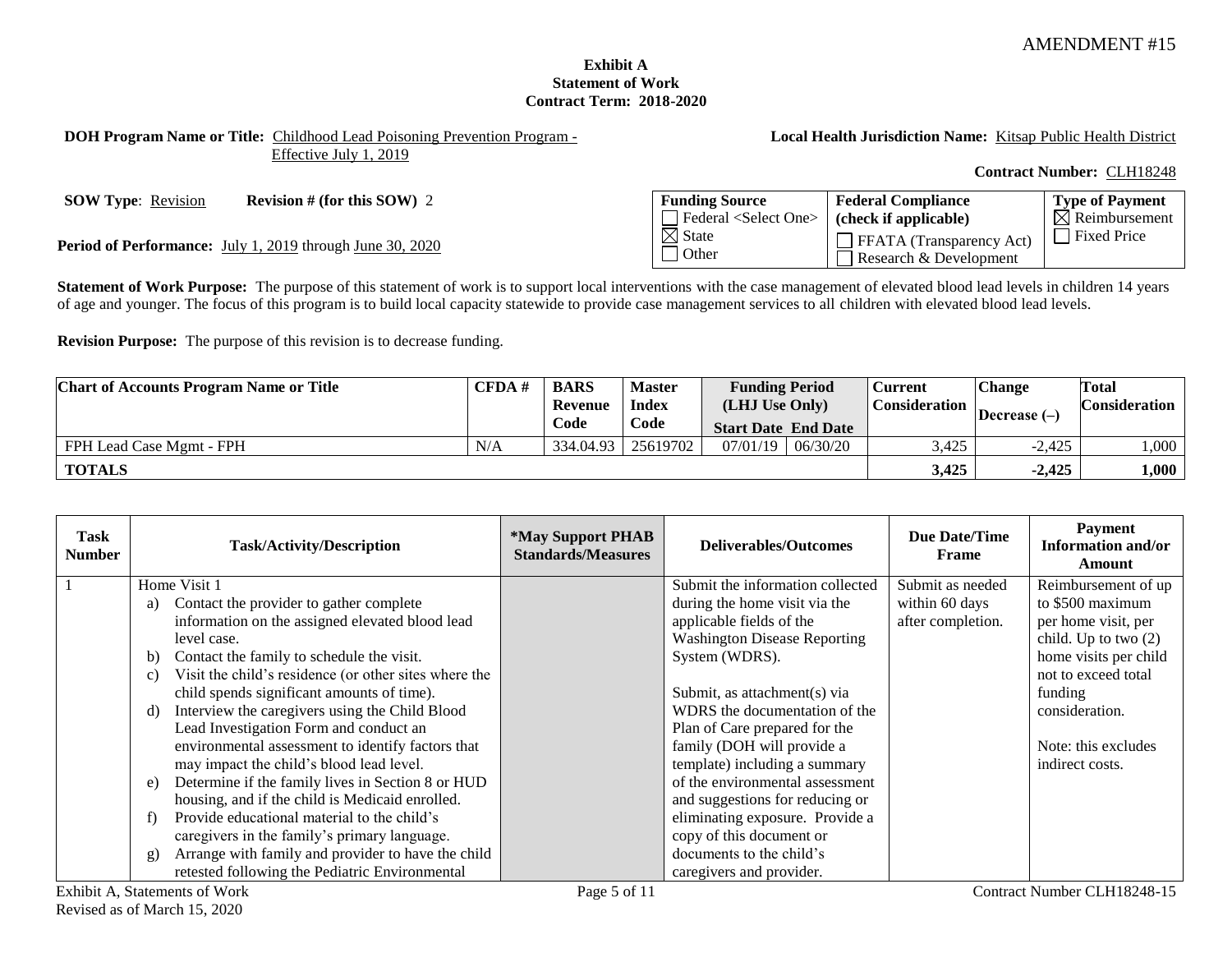| <b>Task</b><br><b>Number</b> | <b>Task/Activity/Description</b>                                                                                                                                                                                                                                                                                                                                                                                                                                                                                                                                                                                                                                                                                                                                                                                                                                                                                                                                                                                                                                                                                                                                                                                                                                | *May Support PHAB<br><b>Standards/Measures</b> | <b>Deliverables/Outcomes</b>                                                                                                                                                                                                                                                                                                                                                                                                                                                                                                       | <b>Due Date/Time</b><br>Frame                       | <b>Payment</b><br><b>Information and/or</b><br><b>Amount</b>                                                                                                                                                    |
|------------------------------|-----------------------------------------------------------------------------------------------------------------------------------------------------------------------------------------------------------------------------------------------------------------------------------------------------------------------------------------------------------------------------------------------------------------------------------------------------------------------------------------------------------------------------------------------------------------------------------------------------------------------------------------------------------------------------------------------------------------------------------------------------------------------------------------------------------------------------------------------------------------------------------------------------------------------------------------------------------------------------------------------------------------------------------------------------------------------------------------------------------------------------------------------------------------------------------------------------------------------------------------------------------------|------------------------------------------------|------------------------------------------------------------------------------------------------------------------------------------------------------------------------------------------------------------------------------------------------------------------------------------------------------------------------------------------------------------------------------------------------------------------------------------------------------------------------------------------------------------------------------------|-----------------------------------------------------|-----------------------------------------------------------------------------------------------------------------------------------------------------------------------------------------------------------------|
| $\sqrt{2}$                   | Health Specialty Unit (PEHSU) medical<br>management guidelines:<br>https://www.pehsu.net/_Library/facts/medical-<br>mgmnt-childhood-lead-exposure-June-2013.pdf<br>Home Visit 2 (optional)<br>The purpose of the optional second home visit is<br>a)<br>to connect the family to other service providers,<br>explain recommendations, answer questions, and<br>provide any further needed assistance for the<br>family in implementing recommendations.<br>Facilitate the completion of a developmental<br>b)<br>screening to be conducted by LHJ staff, via the<br>online WithinReach Developmental Screening<br>Questionnaire http://www.parenthelp123.org/ or<br>other methodology, or by referral to the child's<br>physician or another entity trained to administer<br>developmental screening tests.<br>Encourage blood lead testing of other children less<br>c)<br>than 72 months of age and pregnant or nursing<br>persons in the home.<br>If appropriate, refer the family to the Women,<br>d)<br>Infants, and Children (WIC) program or a<br>Registered Dietitian Nutritionist for a nutritional<br>assessment and to other service providers as<br>appropriate.<br>Coordinate services and communicate with other<br>e)<br>involved professionals. |                                                | Submit a new or updated Plan of<br>Care to DOH via WDRS and<br>provide a copy to the child's<br>caregivers and provider that<br>includes:<br>A summary of the results<br>a)<br>of any assessments<br>conducted by LHJ staff<br>and/or information on all<br>referrals made.<br>The names of any at-risk<br>b)<br>family members referred<br>for blood lead testing.<br>The names of all<br>$\mathbf{c}$<br>professionals who have<br>been part of the Plan of<br>Care or to which the family<br>has been referred for<br>services. | Submit as needed<br>within 60 days of<br>completion | Reimbursement of up<br>to \$500 maximum<br>per home visit, per<br>child. Up to two $(2)$<br>home visits per child<br>not to exceed total<br>funding<br>consideration.<br>Note: this excludes<br>indirect costs. |
| $\mathfrak{Z}$               | DOH will reimburse LHJ for costs incurred for field<br>investigation sample laboratory testing, as well as costs<br>incurred for interpretation and/or translation services<br>needed as part of case management.                                                                                                                                                                                                                                                                                                                                                                                                                                                                                                                                                                                                                                                                                                                                                                                                                                                                                                                                                                                                                                               |                                                | Submit vendor invoices to DOH<br>to document the reimbursement<br>request.                                                                                                                                                                                                                                                                                                                                                                                                                                                         | As needed.                                          | Total reimbursements<br>may not exceed total<br>funding<br>consideration.<br>(See Special Billing<br>Requirements<br>below.)                                                                                    |

## **\*For Information Only:**

Funding is not tied to the revised Standards/Measures listed here. This information may be helpful in discussions of how program activities might contribute to meeting a Standard/Measure. More detail on these and/or other Public Health Accreditation Board (PHAB) Standards/Measures that may apply can be found at: http://www.phaboard.org/wp-content/uploads/PHAB-Standards-and-Measures-Version-1.0.pdf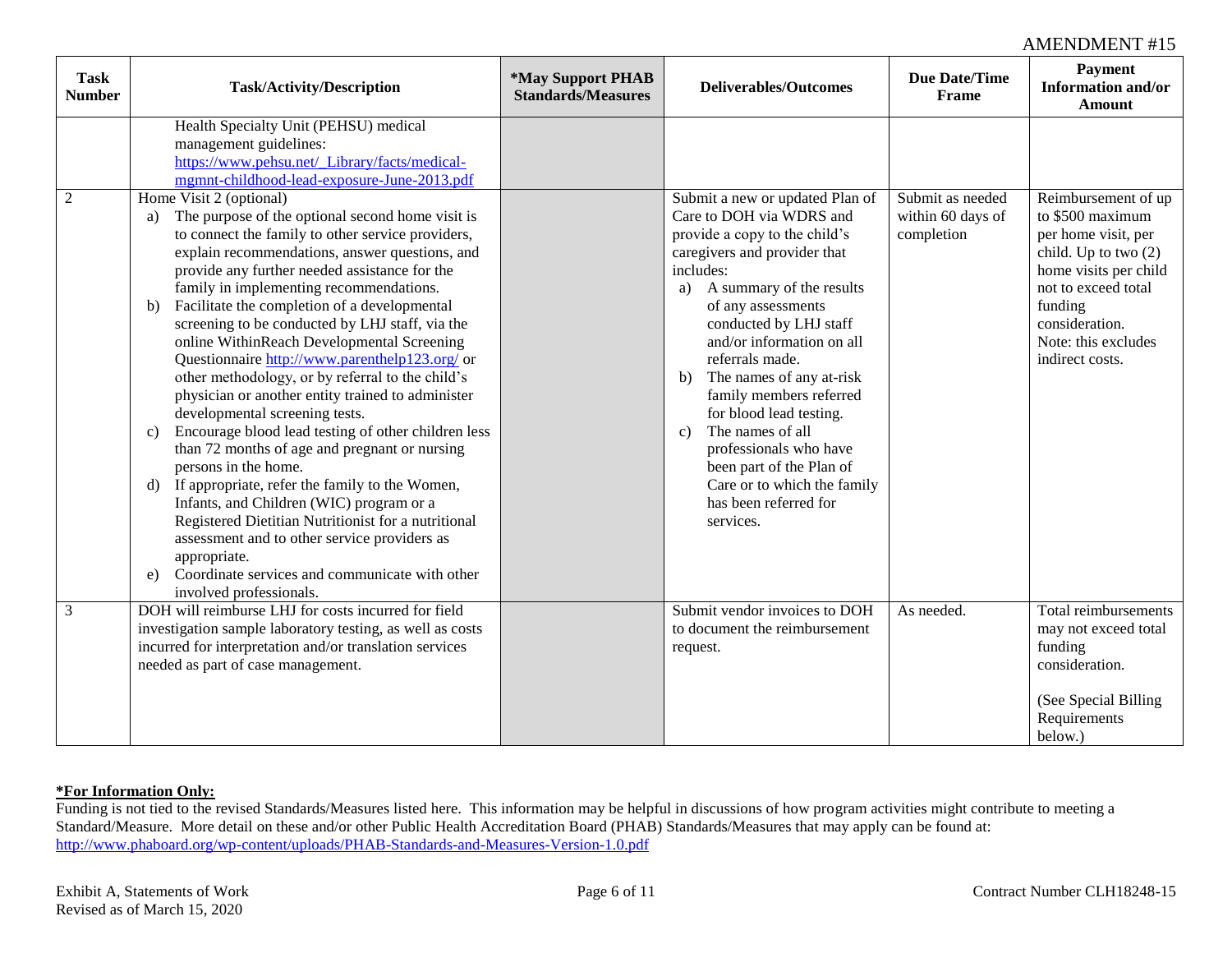## **Program Specific Requirements/Narrative**

### **Program Manual, Handbook, Policy References**

Guide for Public Health Case Management of Children with Elevated Blood Lead Levels https://www.doh.wa.gov/Portals/1/Documents/4000/334-414.pdf

A Targeted Approach to Blood Lead Screening in Children, Washington State 2015 Expert Panel Recommendations https://www.doh.wa.gov/Portals/1/Documents/Pubs/334-383.pdf

## **Special References (RCWs, WACs, etc)**

Laboratories are required to report to the Department of Health all Blood Lead test results (WAC 246-101-201). Elevated results (greater than or equal to 5 mcg/dL) must be reported within two (2) days; non-elevated results need to be reported within one (1) month.

### **Monitoring Visits (frequency, type)**

Telephone calls and/or in person meetings with contract manager on as as-needed basis.

#### **Definitions**

BLL – Blood Lead Level EBLL – Elevated Blood Lead Level PEHSU – Pediatric Environmental Health Specialty Units

## **Special Billing Requirements**

The average total amount expended for laboratory, interpreter, and translation services is suggested to be approximately \$185 per home visit, per child. It is recognized that more complex cases may require a higher level of services, while simpler cases may require fewer services. Total reimbursements may not exceed total funding consideration. Please note WDRS event number(s) on invoice to allow DOH review of deliverables via WDRS. Payment to completely expend the "Total Consideration" for a specific funding period will not be processed until all deliverables are accepted and approved by DOH. Invoices may be submitted as needed within 60 days after home visit completion and must be based on actual direct program costs. Billing for services on a monthly fraction of the "Total Consideration" will not be accepted or approved. If needed, additional funding may be requested and upon DOH approval may be added if funds are available.

Note: Blood Lead Case Management reimbursement excludes indirect costs.

## **DOH Program Contact DOH Fiscal Contact**

Amy Bertrand, Health Services Consultant/Case Management Coordinator Victoria Reyes, Management Analyst 1 Office of Environmental Health Sciences and Assistant Secretary's Office Washington State Department of Health Telephone: 360-236-3071 Street Address: 310 Israel Rd SE, Tumwater WA 98501 Telephone: 360-236-3392 / Fax 360-236-3059 Email: amy.bertrand@doh.wa.gov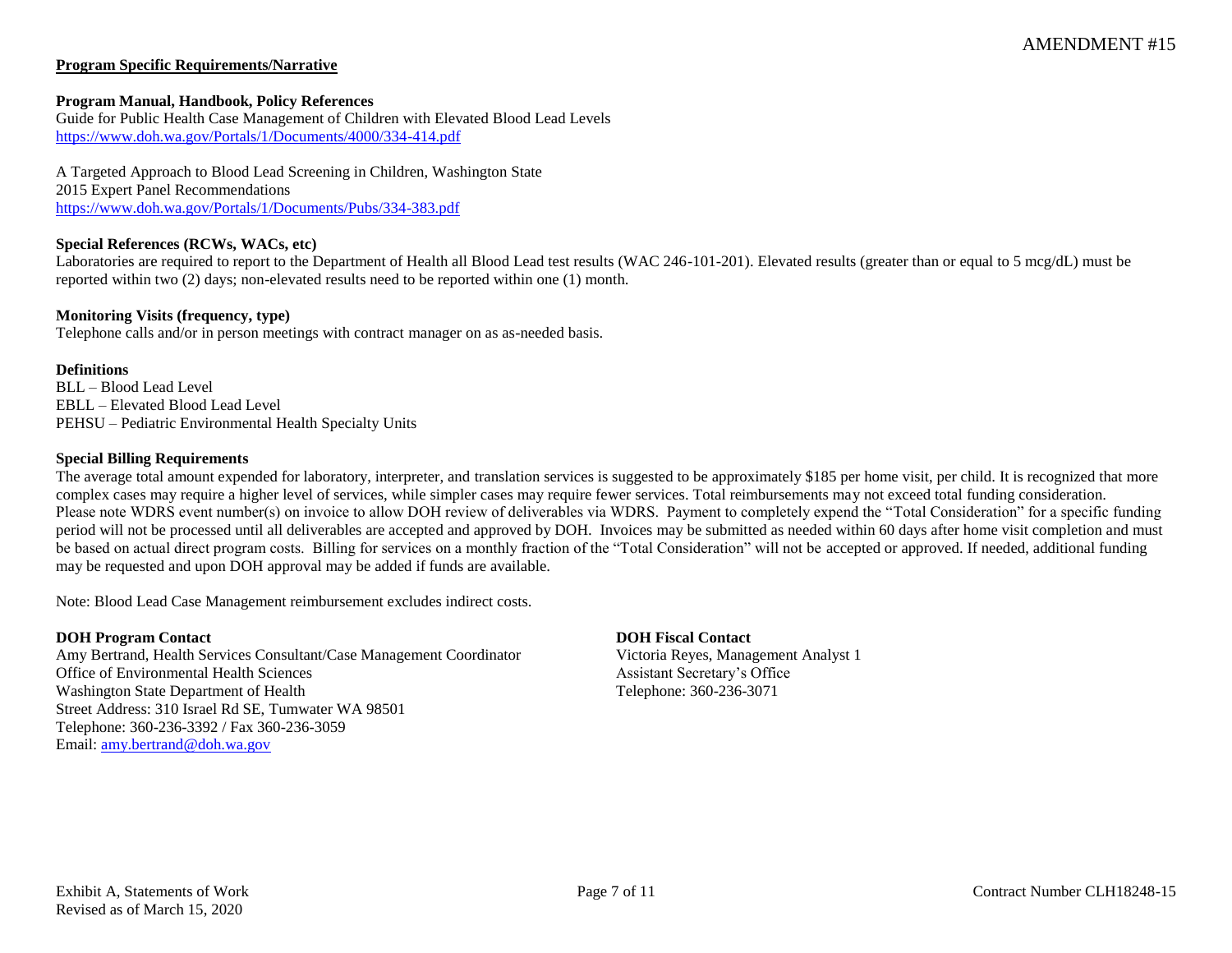## **Exhibit A Statement of Work Contract Term: 2018-2020**

## **DOH Program Name or Title:** Office of Drinking Water Group A Program - Effective January 1, 2018

## **Local Health Jurisdiction Name:** Kitsap Public Health District

### **Contract Number:** CLH18248

**SOW Type:** Revision **Revision # (for this SOW)** 6

Period of Performance: January 1, 2018 through December 31, 2020

| <b>Funding Source</b>          | <b>Federal Compliance</b>                                 | <b>Type of Payment</b>  |
|--------------------------------|-----------------------------------------------------------|-------------------------|
| $\boxtimes$ Federal Contractor | (check if applicable)                                     | Reimbursement           |
| l State<br>Other               | $\Box$ FFATA (Transparency Act)<br>Research & Development | $\boxtimes$ Fixed Price |

Statement of Work Purpose: The purpose of this statement of work is to provide funding to the LHJ for conducting sanitary surveys and providing technical assistance to small community and non-community Group A water systems.

**Revision Purpose:** The purpose of this revision is to increase Contract Consideration to add 1 survey and revise Special Billing Requirements and Special Instructions.

| <b>Chart of Accounts Program Name or Title</b> | CFDA# | <b>BARS</b> | <b>Master</b> | <b>Funding Period</b>      |                         | <b>Current</b> | <b>Change</b>  | Total                |
|------------------------------------------------|-------|-------------|---------------|----------------------------|-------------------------|----------------|----------------|----------------------|
|                                                |       | Revenue     | <b>Index</b>  | (LHJ Use Only)             |                         | Consideration  | Increase $(+)$ | <b>Consideration</b> |
|                                                |       | Code        | Code          | <b>Start Date End Date</b> |                         |                |                |                      |
| $Yr 20$ SRF - Local Asst $(15\%)$ (FS) SS      | N/A   | 346.26.64   | 24139220      |                            | $01/01/18$   $12/31/18$ |                |                | $\Omega$             |
| $Yr 20$ SRF - Local Asst (15%) (FS) TA         | N/A   | 346.26.66   | 24139220      | 01/01/18                   | 12/31/18                |                |                | $\Omega$             |
| $Yr 20$ SRF - Prog Mgmt (10%) (FS) TA          | N/A   | 346.26.66   | 24137220      | 01/01/18                   | 12/31/18                | 1,268          |                | 1,268                |
| $Yr 21$ SRF - Local Asst (15%) (FS) SS         | N/A   | 346.26.64   | 24139221      | 01/01/18                   | 06/30/19                | 14,250         |                | 14,250               |
| $Yr 21$ SRF - Local Asst (15%) (FS) TA         | N/A   | 346.26.66   | 24139221      | 01/01/18                   | 06/30/19                | 1.900          |                | 1,900                |
| Yr 22 SRF - Local Asst (15%) (FO-SW) SS        | N/A   | 346.26.64   | 24239222      | 01/01/19                   | 12/31/20                | 21,250         | 500            | 21,750               |
| Yr 22 SRF - Local Asst (15%) (FO-SW) TA        | N/A   | 346.26.66   | 24239222      | 01/01/19                   | 12/31/20                | 4,249          |                | 4,249                |
| <b>TOTALS</b>                                  |       |             |               |                            |                         | 42,917         | 500            | 43,417               |

| <b>Task</b><br><b>Number</b> | <b>Task/Activity/Description</b>     | <i><b>*May Support PHAB</b></i><br><b>Standards/Measures</b> | Deliverables/Outcomes         | Due Date/Time<br><b>Frame</b> | <b>Payment Information and/or</b><br>Amount |
|------------------------------|--------------------------------------|--------------------------------------------------------------|-------------------------------|-------------------------------|---------------------------------------------|
|                              | Trained LHJ staff will conduct       |                                                              | Provide Final* Sanitary       | <b>Final Sanitary Survey</b>  | Upon ODW acceptance of the Final            |
|                              | sanitary surveys of small community  |                                                              | Survey Reports to ODW         | Reports must be               | Sanitary Survey Report, the LHJ shall       |
|                              | and non-community Group A water      |                                                              | Regional Office. Complete     | received by the ODW           | be paid \$250 for each sanitary survey      |
|                              | systems identified by the DOH Office |                                                              | Sanitary Survey Reports shall | Regional Office within        | of a non-community system with three        |
|                              | of Drinking Water (ODW) Regional     |                                                              | include:                      | 30 calendar days of           | or fewer connections.                       |
|                              | Office.                              |                                                              | 1. Cover letter identifying   | conducting the                |                                             |
|                              |                                      |                                                              | significant deficiencies,     | sanitary survey.              | Upon ODW acceptance of the Final            |
|                              | See Special Instructions for task    |                                                              | significant findings,         |                               | Sanitary Survey Report, the LHJ shall       |
|                              | activity.                            |                                                              | observations,                 |                               | be paid \$500 for each sanitary survey      |
|                              |                                      |                                                              | recommendations, and          |                               | of a non-community system with four         |
|                              |                                      |                                                              | referrals for further         |                               | or more connections and each                |
|                              |                                      |                                                              | ODW follow-up.                |                               | community system.                           |
|                              | Exhibit A, Statements of Work        |                                                              | Page 8 of 11                  |                               | Contract Number CLH18248-15                 |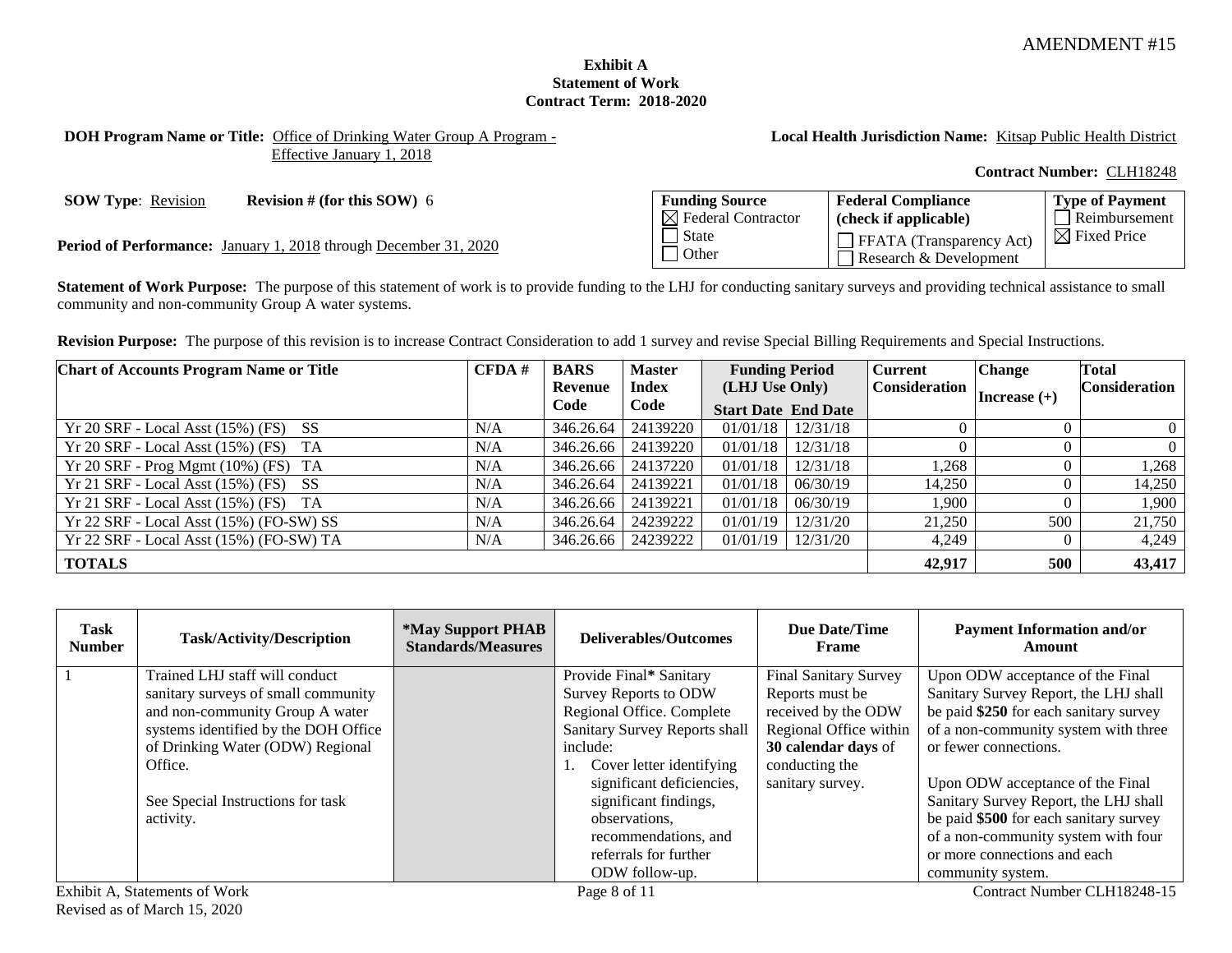| <b>Task</b><br><b>Number</b> | <b>Task/Activity/Description</b>                                                                                                                                                                                                        | *May Support PHAB<br><b>Standards/Measures</b> | <b>Deliverables/Outcomes</b>                                                                                                                                                                                                                                                                                 | <b>Due Date/Time</b><br>Frame                                                                                                                | <b>Payment Information and/or</b><br><b>Amount</b>                                                                                                                                                                                                                                                                                                                                                                                                                                                                                |
|------------------------------|-----------------------------------------------------------------------------------------------------------------------------------------------------------------------------------------------------------------------------------------|------------------------------------------------|--------------------------------------------------------------------------------------------------------------------------------------------------------------------------------------------------------------------------------------------------------------------------------------------------------------|----------------------------------------------------------------------------------------------------------------------------------------------|-----------------------------------------------------------------------------------------------------------------------------------------------------------------------------------------------------------------------------------------------------------------------------------------------------------------------------------------------------------------------------------------------------------------------------------------------------------------------------------------------------------------------------------|
|                              |                                                                                                                                                                                                                                         |                                                | <b>Completed Small Water</b><br>2.<br>System checklist.<br><b>Updated Water Facilities</b><br>3.<br>Inventory (WFI).<br>4. Photos of water system<br>with text identifying<br>features<br>Any other supporting<br>5.<br>documents.<br>*Final Reports reviewed and<br>accepted by the ODW<br>Regional Office. |                                                                                                                                              | Payment is inclusive of all associated<br>costs such as travel, lodging, per diem.<br>Payment is authorized upon receipt and<br>acceptance of the Final Sanitary<br>Survey Report within the 30 day<br>deadline.<br>Late or incomplete reports may not be<br>accepted for payment.                                                                                                                                                                                                                                                |
| $\overline{2}$               | Trained LHJ staff will conduct<br>Special Purpose Investigations (SPI)<br>of small community and non-<br>community Group A water systems<br>identified by the ODW Regional<br>Office.<br>See Special Instructions for task<br>activity. |                                                | Provide completed SPI<br>Report and any supporting<br>documents and photos to<br>ODW Regional Office.                                                                                                                                                                                                        | Completed SPI<br>Reports must be<br>received by the ODW<br>Regional Office within<br>2 working days of the<br>service request.               | Upon acceptance of the completed SPI<br>Report, the LHJ shall be paid \$800 for<br>each SPI.<br>Payment is inclusive of all associated<br>costs such as travel, lodging, per diem.<br>Payment is authorized upon receipt and<br>acceptance of completed SPI Report<br>within the 2 working day deadline.<br>Late or incomplete reports may not be<br>accepted for payment.                                                                                                                                                        |
| 3                            | Trained LHJ staff will provide direct<br>technical assistance (TA) to small<br>community and non-community<br>Group A water systems identified by<br>the ODW Regional Office.<br>See Special Instructions for task<br>activity.         |                                                | Provide completed TA<br>Report and any supporting<br>documents and photos to<br>ODW Regional Office.                                                                                                                                                                                                         | Completed TA Report<br>must be received by<br>the ODW Regional<br>Office within 30<br>calendar days of<br>providing technical<br>assistance. | Upon acceptance of the completed TA<br>Report, the LHJ shall be paid for each<br>technical assistance activity as follows:<br>• Up to 3 hours of work: \$250<br>$\bullet$ 3-6 hours of work: \$500<br>• More than 6 hours of work: \$750<br>Payment is inclusive of all associated<br>costs such as consulting fee, travel,<br>lodging, per diem.<br>Payment is authorized upon receipt and<br>acceptance of completed TA Report<br>within the 30-day deadline.<br>Late or incomplete reports may not be<br>accepted for payment. |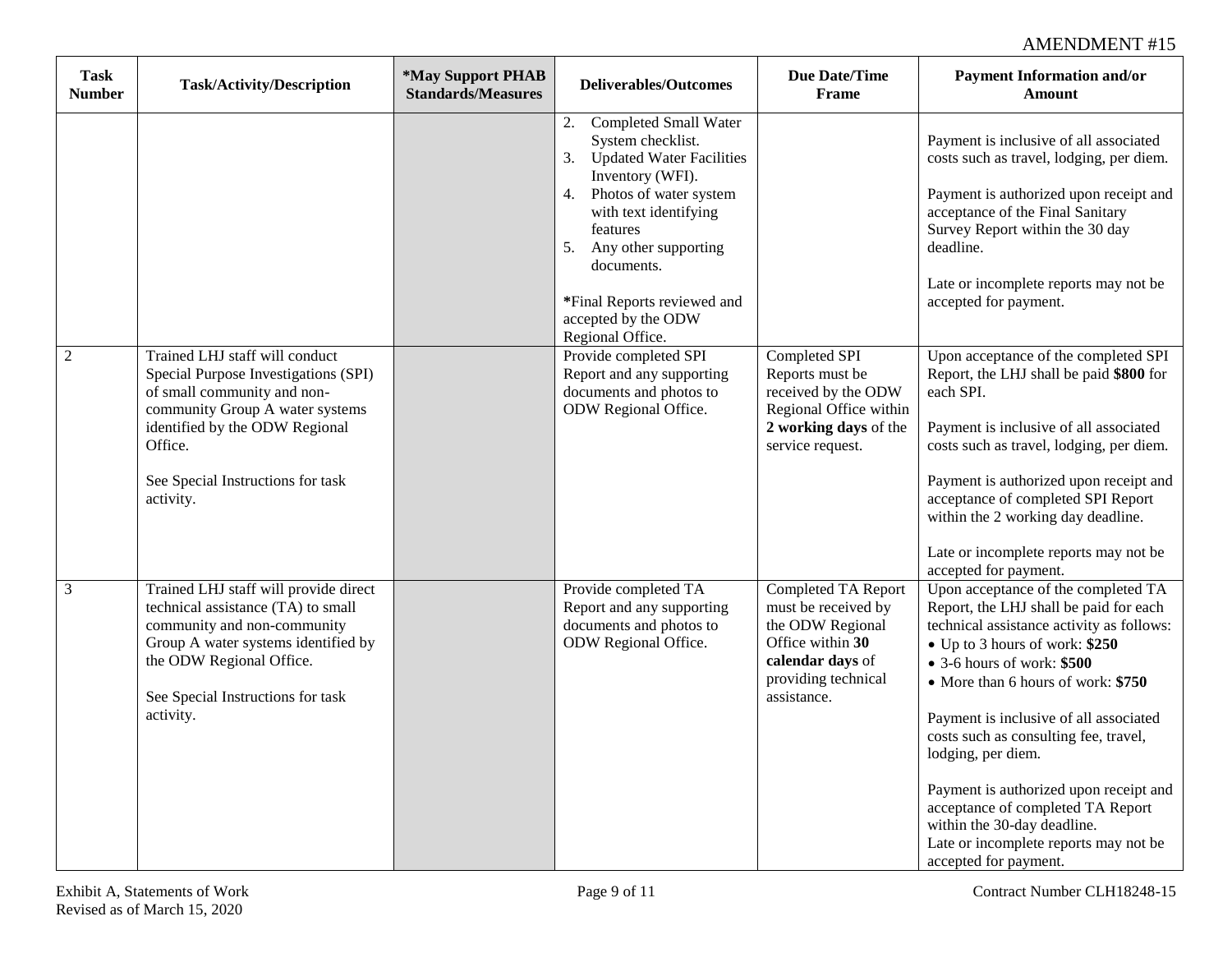| <b>Task</b><br><b>Number</b> | <b>Task/Activity/Description</b>    | <i><b>*May Support PHAB</b></i><br><b>Standards/Measures</b> | <b>Deliverables/Outcomes</b> | Due Date/Time<br><b>Frame</b> | <b>Payment Information and/or</b><br>Amount |
|------------------------------|-------------------------------------|--------------------------------------------------------------|------------------------------|-------------------------------|---------------------------------------------|
| $\overline{4}$               | LHJ staff performing the activities |                                                              | Prior to attending the       | Annually                      | LHJ shall be paid mileage, per diem,        |
|                              | under tasks 1, 2 and 3 must have    |                                                              | training, submit an          |                               | lodging, and registration costs as          |
|                              | completed the mandatory Sanitary    |                                                              | "Authorization for Travel    |                               | approved on the pre-authorization form      |
|                              | Survey Training.                    |                                                              | (Non-Employee)" DOH          |                               | in accordance with the current rates        |
|                              |                                     |                                                              | Form 710-013 to the ODW      |                               | listed on the OFM Website                   |
|                              | See Special Instructions for task   |                                                              | Program Contact below for    |                               | http://www.ofm.wa.gov/resources/trav        |
|                              | activity.                           |                                                              | approval (to ensure that     |                               | el.asp                                      |
|                              |                                     |                                                              | enough funds are available). |                               |                                             |

### **\*For Information Only:**

Funding is not tied to the revised Standards/Measures listed here. This information may be helpful in discussions of how program activities might contribute to meeting a Standard/Measure. More detail on these and/or other Public Health Accreditation Board (PHAB) Standards/Measures that may apply can be found at: http://www.phaboard.org/wp-content/uploads/PHAB-Standards-and-Measures-Version-1.0.pdf

#### **Program Specific Requirements/Narrative**

### **Special References (RCWs, WACs, etc)**

Chapter 246-290 WAC is the set of rules that regulate Group A water systems. By this statement of work, ODW contracts with the LHJ to conduct sanitary surveys (and SPIs, and provide technical assistance) for small community and non-community water systems with groundwater sources. ODW retains responsibility for conducting sanitary surveys (and SPIs, and provide technical assistance) for small community and non-community water systems with surface water sources, large water systems, and systems with complex treatment.

LHJ staff assigned to perform activities under tasks 1, 2, and 3 must be trained and approved by ODW prior to performing work. See special instructions under Task 4, below.

#### **Special Billing Requirements**

The LHJ shall submit quarterly invoices within 30 days following the end of the quarter in which work was completed, noting on the invoice the quarter and year being billed for. Payment cannot exceed a maximum accumulative fee of *\$35,500 \$36,000* for **Task 1,** and **\$7,417** for **Task 2**, **Task 3 and Task 4 combined** during the contracting period, to be paid at the rates specified in the Payment Method/Amount section above.

When invoicing for **Task 1**, submit the list of WS Name, ID #, Amount Billed, Survey Date and Letter Date that you are requesting payment. When invoicing for **Task 2-3**, submit the list of WS Name, ID #, TA Date and description of TA work performed, and Amount Billed. When invoicing for **Task 4**, submit receipts and the signed pre-authorization form for non-employee travel to the ODW Program Contact below and a signed A19-1A Invoice Voucher to the DOH Grants Management, billing to BARS Revenue Code 346.26.66 under Technical Assistance (TA).

#### **Special Instructions**

## **Task 1**

Trained LHJ staff will evaluate the water system for physical and operational deficiencies and prepare a Final Sanitary Survey Report which has been accepted by ODW. Detailed guidance is provided in the *Field Guide for Sanitary Surveys, Special Purpose Investigations and Technical Assistance* (Field Guide). The sanitary survey will include an evaluation of the following eight elements: source; treatment; distribution system; finished water storage; pumps, pump facilities and controls; monitoring, reporting and data verification; system management and operation; and certified operator compliance. If a system is more complex than anticipated or other significant issues arise, the LHJ may request ODW assistance.

No more than **3** surveys of non-community systems with three or fewer connections to be completed between January 1, 2018 and December 31, 2018.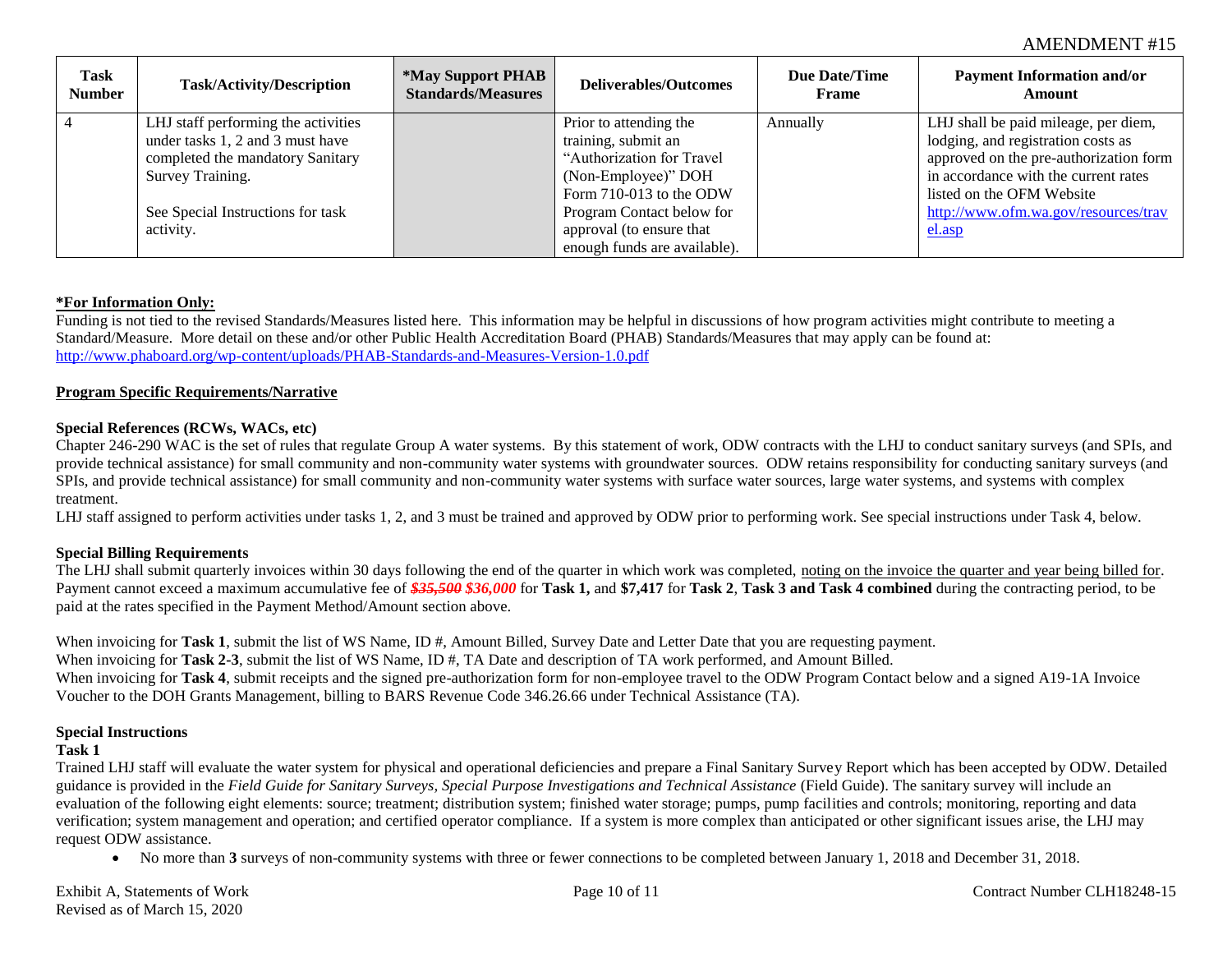- No more than **27 28** surveys of non-community systems with four or more connections and all community systems to be completed between January 1, 2018 and December 31, 2018.
- No more than **1** surveys of non-community systems with three or fewer connections to be completed between January 1, 2019 and December 31, 2019.
- No more than **25** surveys of non-community systems with four or more connections and all community systems to be completed between January 1, 2019 and December 31, 2019.
- No more than **18** surveys of non-community systems with three or fewer connections to be completed between January 1, 2020 and December 31, 2020.
- No more than **8** surveys of non-community systems with four or more connections and all community systems to be completed between January 1, 2020 and December 31, 2020.

The process for assignment of surveys to the LHJ, notification of the water system, and ODW follow-up with unresponsive water systems; and other roles and responsibilities of the LHJ are described in the Field Guide.

## **Task 2**

Trained LHJ staff will perform Special Purpose Investigations (SPIs) as assigned by ODW. SPIs are inspections to determine the cause of positive coliform samples or the cause of other emergency conditions. SPIs may also include sanitary surveys of newly discovered Group A water systems. Additional detail about conducting SPIs is described in the Field Guide. The ODW Regional Office must authorize in advance any SPI conducted by LHJ staff.

## **Task 3**

Trained LHJ staff will conduct Technical assistance as assigned by ODW. Technical Assistance includes assisting water system personnel in completing work or verifying work has been addressed as required, requested, or advised by the ODW to meet applicable drinking water regulations. Examples of technical assistance activities are described in the Field Guide. The ODW Regional Office must authorize in advance any technical assistance provided by the LHJ to a water system.

## **Task 4**

LHJ staff assigned to perform activities under tasks 1, 2, and 3 must be trained and approved by ODW prior to performing work. LHJ staff performing the activities under tasks 1, 2 and 3 must have completed, with a passing score, the ODW Online Sanitary Survey Training and the ODW Sanitary Survey Field Training. LHJ staff performing activities under tasks 1, 2, and 3 must attend the Annual ODW Sanitary Survey Workshop, and are expected to attend the Regional ODW LHJ Drinking Water Meetings.

If required trainings, workshops or meetings are not available, not scheduled, or if the LHJ staff person is unable to attend these activities prior to conducting assigned tasks, the LHJ staff person may, with ODW approval, substitute other training activities to be determined by ODW. Such substitute activities may include one-on-one training with ODW staff, co-surveys with ODW staff, or other activities as arranged and pre-approved by ODW. LHJ staff may not perform the activities under tasks 1, 2, and 3 without completing the training that has been arranged and approved by ODW.

## **Program Manual, Handbook, Policy References**

**http://www.doh.wa.gov/Portals/1/Documents/Pubs/331-486.pdf**

| <b>DOH Program Contact</b>   | <b>DOH Fiscal Contact</b>    |
|------------------------------|------------------------------|
| Denise Miles                 | Karena McGovern              |
| DOH Office of Drinking Water | DOH Office of Drinking Water |
| 243 Israel Rd SE             | 243 Israel Rd SE             |
| Tumwater, WA 98501           | Tumwater, WA 98501           |
| Denise.Miles@doh.wa.gov      | Karena.McGovern@doh.wa.gov   |
| $(360)$ 236-3028             | $(360)$ 236-3094             |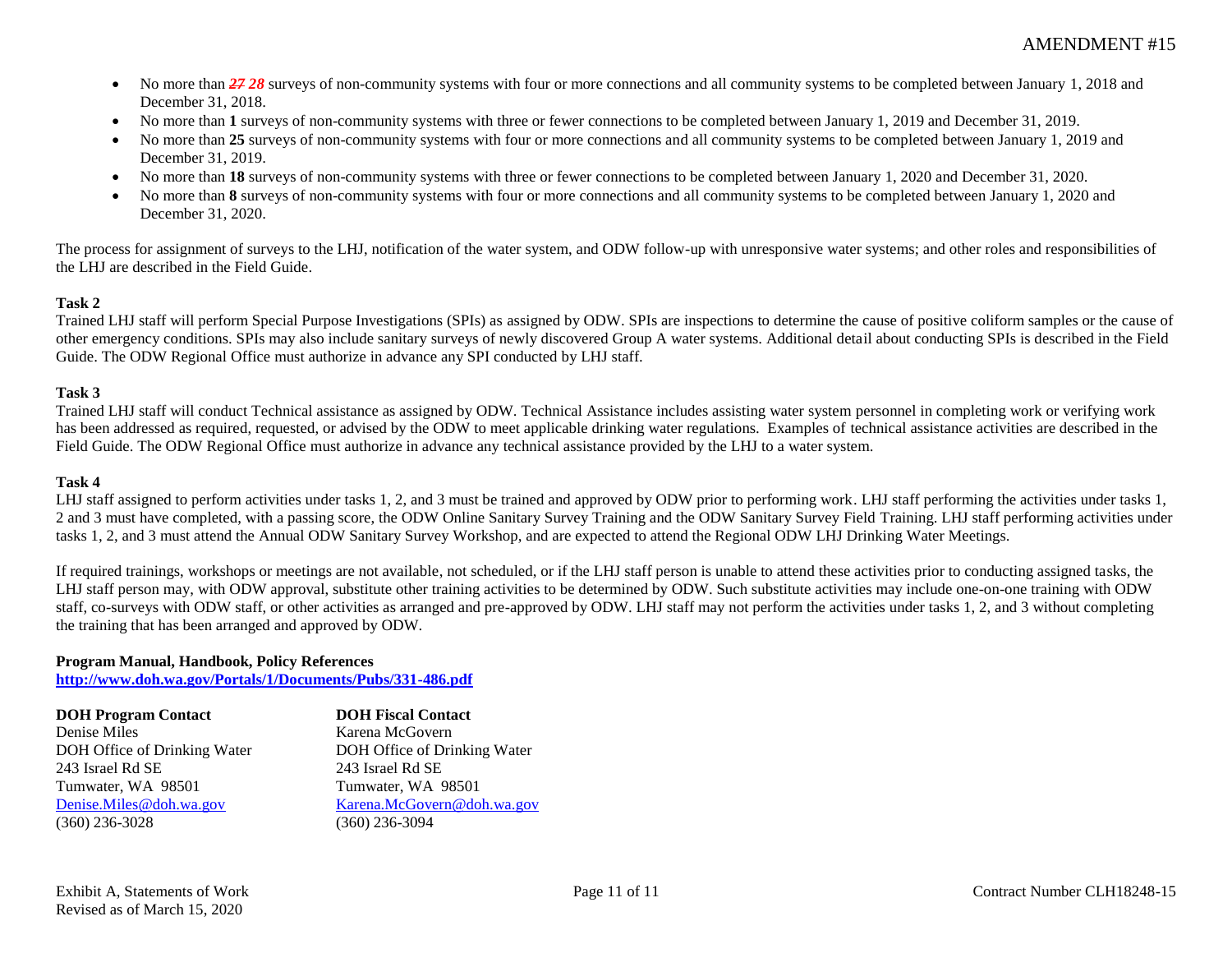|                                          |                        |                |         |                                               |                          |                   | <b>DOH</b> Use Only                            |                          |              |                  |                 |
|------------------------------------------|------------------------|----------------|---------|-----------------------------------------------|--------------------------|-------------------|------------------------------------------------|--------------------------|--------------|------------------|-----------------|
|                                          |                        |                |         | <b>BARS</b>                                   | <b>Statement of Work</b> |                   |                                                | <b>Chart of Accounts</b> |              | <b>Funding</b>   | <b>Chart of</b> |
|                                          | <b>Federal Award</b>   |                |         | <b>Revenue</b>                                | <b>Funding Period</b>    |                   |                                                | <b>Funding Period</b>    |              | <b>Period</b>    | <b>Accounts</b> |
| <b>Chart of Accounts Program Title</b>   | <b>Identification#</b> | <b>Amend</b> # | $CFDA*$ | $Code**$                                      |                          |                   | <b>Start Date End Date Start Date End Date</b> |                          | Amount       | <b>Sub Total</b> | <b>Total</b>    |
|                                          |                        |                |         |                                               |                          |                   |                                                |                          |              |                  |                 |
| FFY20 CSS USDA FINI Prog Mgnt            | 20157001823357         | Amd 8          | 10.331  | 333.10.33                                     |                          | 10/01/19 03/31/20 | 10/01/19                                       | 03/31/20                 | (\$13,410)   | \$25,000         | \$145,847       |
| FFY20 CSS USDA FINI Prog Mgnt            | 20157001823357         | Amd 6          | 10.331  | 333.10.33                                     | 10/01/19 03/31/20        |                   | 10/01/19                                       | 03/31/20                 | \$38,410     |                  |                 |
| FFY19 CSS USDA FINI Prog Mgnt            | 20157001823357         | Amd 8          | 10.331  | 333.10.33                                     | 10/01/18 09/30/19        |                   |                                                | 10/01/18 09/30/19        | (\$10,716)   | \$78,347         |                 |
| FFY19 CSS USDA FINI Prog Mgnt            | 20157001823357         | N/A            | 10.331  | 333.10.33                                     | 10/01/18 09/30/19        |                   | 10/01/18                                       | 09/30/19                 | \$89,063     |                  |                 |
| FFY18 CSS USDA FINI Prog Mgnt            | 20157001823357         | Amd 8          | 10.331  | 333.10.33                                     | 01/01/18 09/30/18        |                   | 10/01/17                                       | 09/30/18                 | $(\$7,500)$  | \$42,500         |                 |
| FFY18 CSS USDA FINI Prog Mgnt            | 20157001823357         | Amd 6          | 10.331  | 333.10.33 01/01/18 09/30/18                   |                          |                   | 10/01/17                                       | 09/30/18                 | $(\$95,842)$ |                  |                 |
| FFY18 CSS USDA FINI Prog Mgnt            | 20157001823357         | Amd 2          | 10.331  | 333.10.33                                     | 01/01/18 09/30/18        |                   | 10/01/17                                       | 09/30/18                 | \$55,060     |                  |                 |
| FFY18 CSS USDA FINI Prog Mgnt            | 20157001823357         | N/A            | 10.331  | 333.10.33 01/01/18 09/30/18                   |                          |                   | 10/01/17 09/30/18                              |                          | \$90,782     |                  |                 |
| FFY20 CSS IAR SNAP Ed Prog Mgnt-Region 5 | 207WAWA5Q3903          | Amd 10         | 10.561  | 333.10.56 10/01/19 09/30/20                   |                          |                   |                                                | 10/01/19 09/30/20        | \$83,000     | \$83,000         | \$83,000        |
| FFY19 CSS IAR SNAP Ed Program Mgnt       | 197WAWA503903          | Amd 9          | 10.561  | 333.10.56                                     | 10/01/18 09/30/19        |                   | 10/01/18                                       | 09/30/19                 | \$708        | \$69,875         | \$159,906       |
| FFY19 CSS IAR SNAP Ed Program Mgnt       | 197WAWA503903          | Amd 4          | 10.561  | 333.10.56                                     | 10/01/18 09/30/19        |                   | 10/01/18                                       | 09/30/19                 | \$69,167     |                  |                 |
| FFY18 CSS IAR SNAP Ed Program Mgnt CF    | 187WAWA5Q3903          | Amd 4          | 10.561  | 333.10.56                                     | 10/01/18 09/30/19        |                   |                                                | 10/01/18 09/30/19        | \$13,833     | \$13,833         |                 |
| FFY18 CSS IAR SNAP Ed Program Mgnt       | 187WAWA5Q3903          | Amd 4          | 10.561  | 333.10.56 01/01/18 09/30/18                   |                          |                   | 10/01/17                                       | 09/30/18                 | \$8,150      | \$69,281         |                 |
| FFY18 CSS IAR SNAP Ed Program Mgnt       | 187WAWA5Q3903          | Amd 2          | 10.561  | 333.10.56                                     | 01/01/18 09/30/18        |                   | 10/01/17                                       | 09/30/18                 | \$26,548     |                  |                 |
| FFY18 CSS IAR SNAP Ed Program Mgnt       | 187WAWA5Q3903          | N/A            | 10.561  | 333.10.56                                     | 01/01/18 09/30/18        |                   | 10/01/17                                       | 09/30/18                 | \$34,583     |                  |                 |
| FFY17 CSS IAR SNAP Ed Program Mgnt CF    | 1717WAWA5Q390          | N/A            | 10.561  | 333.10.56 01/01/18 09/30/18                   |                          |                   | 10/01/17                                       | 09/30/18                 | \$6,917      | \$6,917          |                 |
| FFY19 Housing People with AIDS Formula   | WAH18-F999             | Amd 8          | 14.241  | 333.14.24                                     |                          |                   | 07/01/19 06/30/20 07/01/19                     | 06/30/20                 | \$53,379     | \$53,379         | \$141,402       |
| FFY18 Housing People with AIDS Formula   | WAH18-F999             | Amd 8          | 14.241  | 333.14.24                                     | 07/01/18                 | 06/30/19          | 07/01/18                                       | 06/30/19                 | \$36,083     | \$88,023         |                 |
| FFY18 Housing People with AIDS Formula   | WAH18-F999             | Amd 5          | 14.241  | 333.14.24 07/01/18 06/30/19 07/01/18 06/30/19 |                          |                   |                                                |                          | \$51,940     |                  |                 |
|                                          |                        |                |         |                                               |                          |                   |                                                |                          |              |                  |                 |
| PS SSI 1-5 BEACH Task 4                  | 01J18001               | Amd 13         | 66.123  | 333.66.12 03/01/20                            |                          |                   | 10/31/20 07/01/17                              | 06/30/23                 | \$5,800      | \$5,800          | \$17,400        |
| PS SSI 1-5 BEACH Task 4                  | 01J18001               | Amd 7          | 66.123  | 333.66.12                                     | 03/01/19                 | 10/31/19          | 07/01/17                                       | 10/31/19                 | \$5,800      | \$5,800          |                 |
| PS SSI 1-5 BEACH Task 4                  | 01J18001               | Amd 1          | 66.123  | 333.66.12 03/01/18 10/31/18 07/01/17 06/30/19 |                          |                   |                                                |                          | \$5,800      | \$5,800          |                 |
| PS SSI 1-5 PIC Task 4                    | 01J18001               | Amd 2, 8       | 66.123  | 333.66.12                                     | 01/01/18                 | 09/30/19          | 07/01/17                                       | 06/30/19                 | $(\$50,000)$ | \$28,805         | \$28,805        |
| PS SSI 1-5 PIC Task 4                    | 01J18001               | $N/A$ , Amd 8  | 66.123  | 333.66.12 01/01/18 09/30/19 07/01/17          |                          |                   |                                                | 06/30/19                 | \$78,805     |                  |                 |
| FFY19 Swimming Beach Act Grant IAR (ECY) | 01J49701               | Amd 7          | 66.472  | 333.66.47                                     | 03/01/19                 | 10/31/19          |                                                | 12/15/18 10/31/19        | \$14,000     | \$14,000         | \$28,000        |
| FFY18 Swimming Beach Act Grant IAR (ECY) | 00J75501               | Amd 1          | 66.472  | 333.66.47                                     | 03/01/18                 | 10/31/18          | 12/15/17 12/14/18                              |                          | \$14,000     | \$14,000         |                 |
| FFY17 EPR PHEP BP1 LHJ Funding           | NU90TP921889-01        | Amd 2          | 93.069  | 333.93.06                                     | 01/01/18                 | 06/30/18          | 07/01/17                                       | 07/02/18                 | \$44,006     | \$163,223        | \$163,223       |
| FFY17 EPR PHEP BP1 LHJ Funding           | NU90TP921889-01        | N/A            | 93.069  |                                               |                          |                   | 333.93.06 01/01/18 06/30/18 07/01/17           | 07/02/18                 | \$119,217    |                  |                 |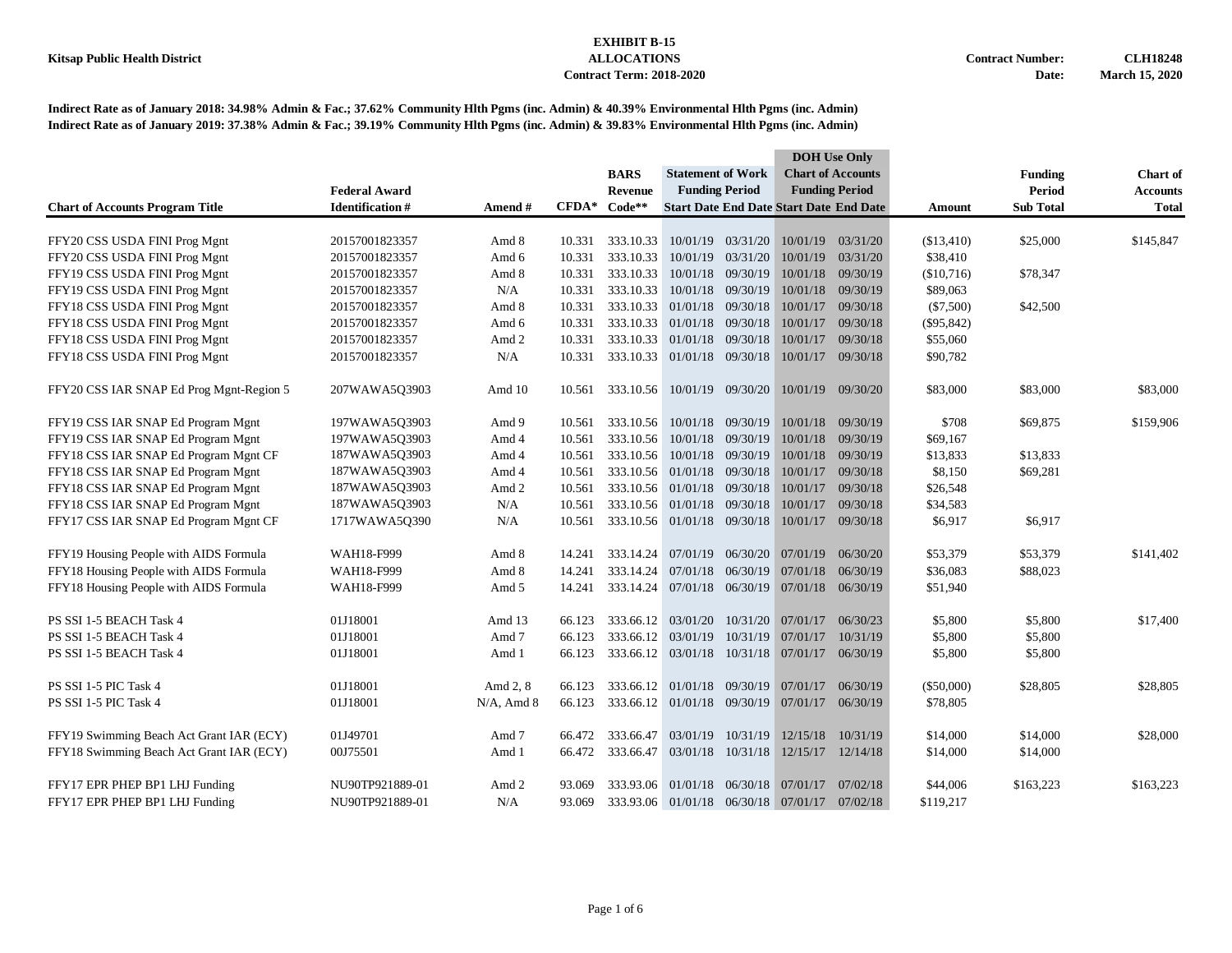|                                          |                         |               |                   | <b>BARS</b>                                   | <b>Statement of Work</b>                      |                       | <b>DOH</b> Use Only<br><b>Chart of Accounts</b> |                       |             | <b>Funding</b>   | <b>Chart of</b> |
|------------------------------------------|-------------------------|---------------|-------------------|-----------------------------------------------|-----------------------------------------------|-----------------------|-------------------------------------------------|-----------------------|-------------|------------------|-----------------|
|                                          | <b>Federal Award</b>    |               | $\mathbf{CFDA}^*$ | <b>Revenue</b>                                |                                               | <b>Funding Period</b> |                                                 | <b>Funding Period</b> |             | <b>Period</b>    | <b>Accounts</b> |
| <b>Chart of Accounts Program Title</b>   | <b>Identification</b> # | Amend#        |                   | Code**                                        |                                               |                       | <b>Start Date End Date Start Date End Date</b>  |                       | Amount      | <b>Sub Total</b> | <b>Total</b>    |
| FFY18 EPR PHEP BP1 Supp LHJ Funding      | NU90TP921889-01         | Amd 5         | 93.069            | 333.93.06                                     |                                               |                       | 07/01/18 06/30/19 07/01/18 06/30/19             |                       | \$5,318     | \$295,345        | \$295,345       |
| FFY18 EPR PHEP BP1 Supp LHJ Funding      | NU90TP921889-01         | Amd 4         | 93.069            |                                               | 333.93.06 07/01/18 06/30/19 07/01/18 06/30/19 |                       |                                                 |                       | \$290,027   |                  |                 |
| FFY19 PHEP BP1 LHJ Funding               | NU90TP922043            | Amd 10        | 93.069            |                                               | 333.93.06 07/01/19 06/30/20 07/01/19          |                       |                                                 | 06/30/20              | \$295,345   | \$295,345        | \$295,345       |
| FFY19 Overdose Data to Action Prev       | NU17CE925007            | Amd 11        |                   | 93.136 333.93.13 09/01/19 08/31/20 09/01/19   |                                               |                       |                                                 | 08/31/20              | \$50,000    | \$50,000         | \$50,000        |
| FFY17 317 Ops                            | 5NH23IP000762-05-00     | N/A           | 93.268            |                                               | 333.93.26 01/01/18 06/30/18 04/01/17 06/30/18 |                       |                                                 |                       | \$4,837     | \$4,837          | \$4,837         |
| FFY17 AFIX                               | 5NH23IP000762-05-00     | Amd 2, 4      | 93.268            |                                               | 333.93.26 07/01/18 06/30/19 04/01/17          |                       |                                                 | 06/30/19              | \$27,563    | \$27,563         | \$41,821        |
| FFY17 AFIX                               | 5NH23IP000762-05-00     | N/A           | 93.268            |                                               | 333.93.26 01/01/18 06/30/18 04/01/17 06/30/18 |                       |                                                 |                       | \$14,258    | \$14,258         |                 |
| FFY17 Increasing Immunization Rates      | NH23IP000762            | Amd 3, 4      | 93.268            |                                               | 333.93.26 07/01/18 06/30/19 07/01/18 06/30/19 |                       |                                                 |                       | \$16,134    | \$16,134         | \$16,134        |
| FFY20 PPHF Ops                           | NH23IP922619            | Amd 9         | 93.268            |                                               | 333.93.26 07/01/19 06/30/20 07/01/19          |                       |                                                 | 06/30/20              | \$2,500     | \$2,500          | \$5,000         |
| FFY17 PPHF Ops                           | NH23IP000762            | Amd 3, 4      | 93.268            |                                               | 333.93.26 07/01/18 06/30/19 04/01/18 06/30/19 |                       |                                                 |                       | \$2,500     | \$2,500          |                 |
| FFY20 VFC IQIP                           | NH23IP922619            | Amd 9         | 93.268            | 333.93.26 07/01/19 06/30/20 07/01/19 06/30/20 |                                               |                       |                                                 |                       | \$27,588    | \$27,588         | \$27,588        |
| FFY20 VFC Ops                            | NH23IP922619            | Amd 9         | 93.268            |                                               | 333.93.26 07/01/19 06/30/20 07/01/19 06/30/20 |                       |                                                 |                       | \$16,134    | \$16,134         | \$23,188        |
| FFY17 VFC Ops                            | 5NH23IP000762-05-00     | N/A           | 93.268            |                                               | 333.93.26 01/01/18 06/30/18 04/01/17 06/30/18 |                       |                                                 |                       | \$7,054     | \$7,054          |                 |
| FFY19 Tobacco Prevention                 | U58DP006004             | Amd 9         | 93.305            |                                               | 333.93.30 03/29/19 04/28/20 03/29/19          |                       |                                                 | 04/28/20              | \$24,482    | \$24,482         | \$35,494        |
| FFY19 Tobacco Prevention                 | U58DP006004             | Amd 9         | 93.305            | 333.93.30                                     | 03/29/19 06/30/19                             |                       | 03/29/19                                        | 03/28/20              | $(\$6,120)$ | \$0              |                 |
| FFY19 Tobacco Prevention                 | U58DP006004             | Amd 8         | 93.305            | 333.93.30                                     | 03/29/19                                      | 06/30/19              | 03/29/19                                        | 03/28/20              | \$6,120     |                  |                 |
| FFY18 Tobacco Prevention                 | U58DP006004             | Amd 2         | 93.305            | 333.93.30 03/29/18 03/28/19                   |                                               |                       | 03/29/18 03/28/19                               |                       | \$11,012    | \$11,012         |                 |
| FFY20 CDC COVID-19 Crisis Resp LHJ-Tribe | NU90TP922069            | Amd 14        | 93.354            | 333.93.35 01/20/20 12/31/20 01/01/20 06/30/21 |                                               |                       |                                                 |                       | \$340,263   | \$340,263        | \$340,263       |
| FFY19 Phys Actyty & Nutrition Prog       | NU58DP006504            | Amd 10        | 93.439            | 333.93.43                                     | 09/30/19                                      | 09/29/20              | 09/30/19                                        | 09/29/20              | \$60,000    | \$60,000         | \$120,000       |
| FFY18 Phys Actyty & Nutrition Prog       | NU58DP006504            | Amd 8         | 93.439            |                                               | 333.93.43 03/01/19 09/29/19 09/28/18 09/29/19 |                       |                                                 |                       | \$60,000    | \$60,000         |                 |
| FFY17 TCPI PTN Contracts                 | 1L1331455               | Amd 1, 3      | 93.638            |                                               | 333.93.63 01/01/18 09/28/18 09/29/17 09/28/18 |                       |                                                 |                       | \$73,117    | \$73,117         | \$73,117        |
| FFY18 PHBG Tobacco PPHF                  | NB01OT009234            | Amd 4         | 93.758            | 333.93.75                                     |                                               | 10/01/18 09/30/19     |                                                 | 10/01/18 09/30/19     | \$40,000    | \$40,000         | \$69,034        |
| FFY17 PHBG Tobacco PPHF                  | NB01OT00918             | Amd 3         | 93.758            |                                               | 333.93.75 01/01/18 09/29/18                   |                       | 07/01/17                                        | 09/30/18              | \$3,235     | \$29,034         |                 |
| FFY17 PHBG Tobacco PPHF                  | NB01OT00918             | Amd 2, 3      | 93.758            | 333.93.75                                     |                                               | 01/01/18 09/29/18     | 07/01/17                                        | 09/30/18              | \$5,799     |                  |                 |
| FFY17 PHBG Tobacco PPHF                  | NB01OT00918             | $N/A$ , Amd 3 | 93.758            |                                               | 333.93.75 01/01/18 09/29/18 07/01/17          |                       |                                                 | 09/30/18              | \$20,000    |                  |                 |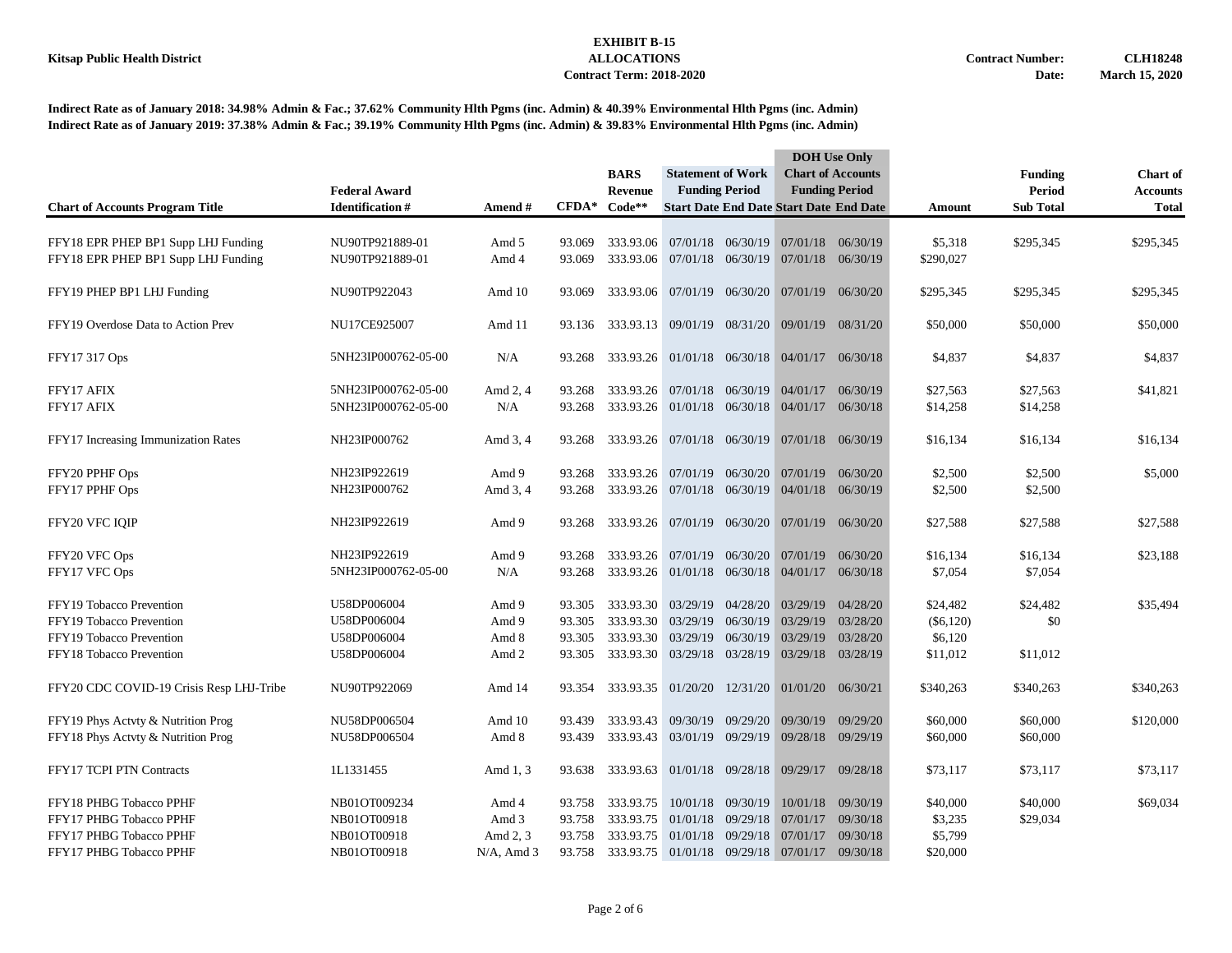|                                          |                        |          |         |             | <b>Statement of Work</b>                      |                       | <b>DOH</b> Use Only                 |                                                |             |                  |                 |
|------------------------------------------|------------------------|----------|---------|-------------|-----------------------------------------------|-----------------------|-------------------------------------|------------------------------------------------|-------------|------------------|-----------------|
|                                          |                        |          |         | <b>BARS</b> |                                               |                       |                                     | <b>Chart of Accounts</b>                       |             | <b>Funding</b>   | <b>Chart of</b> |
|                                          | <b>Federal Award</b>   |          |         | Revenue     |                                               | <b>Funding Period</b> |                                     | <b>Funding Period</b>                          |             | <b>Period</b>    | <b>Accounts</b> |
| <b>Chart of Accounts Program Title</b>   | <b>Identification#</b> | Amend#   | $CFDA*$ | Code**      |                                               |                       |                                     | <b>Start Date End Date Start Date End Date</b> | Amount      | <b>Sub Total</b> | <b>Total</b>    |
|                                          |                        |          |         |             |                                               |                       |                                     |                                                |             |                  |                 |
| FFY17 EPR HPP BP1 Healthcare System Prep | NU90TP921889-01        | Amd 2    | 93.889  |             | 333.93.88 01/01/18 06/30/18 07/01/17 07/02/18 |                       |                                     |                                                | \$4,477     | \$18,420         | \$18,420        |
| FFY17 EPR HPP BP1 Healthcare System Prep | NU90TP921889-01        | N/A      | 93.889  |             | 333.93.88 01/01/18 06/30/18 07/01/17 07/02/18 |                       |                                     |                                                | \$13,943    |                  |                 |
| FFY19 RW HIV Peer Nav Proj-Proviso       | 5X07HA000832800        | Amd 8    | 93.917  | 333.93.91   | 04/01/19                                      | 06/30/19              | 04/01/19                            | 06/30/19                                       | \$14,353    | \$14,353         | \$71,765        |
| FFY18 RW HIV Peer Nav Proj-Proviso       | 5X07HA000832800        | Amd 4    | 93.917  | 333.93.91   | 04/01/18                                      | 03/31/19              | 04/01/18                            | 03/31/19                                       | \$22,871    | \$57,412         |                 |
| FFY18 RW HIV Peer Nav Proj-Proviso       | 5X07HA000832800        | Amd 2, 4 | 93.917  | 333.93.91   |                                               |                       | 04/01/18 03/31/19 04/01/18 03/31/19 |                                                | \$34,541    |                  |                 |
| FFY18 RW HIV Provider Capacity-Proviso   | 5X07HA000832800        | Amd 2, 4 | 93.917  |             | 333.93.91 04/01/18 03/31/19 04/01/18 03/31/19 |                       |                                     |                                                | \$30,695    | \$30,695         | \$30,695        |
|                                          |                        |          |         |             |                                               |                       |                                     |                                                |             |                  |                 |
| FFY19 Ryan White Supp Direct Svcs        | 5X07HA000832800        | Amd 12   | 93.917  |             | 333.93.91 09/30/19 06/30/20 09/30/19          |                       |                                     | 09/29/20                                       | \$109,140   | \$109,140        | \$109,140       |
| FFY20 MCHBG LHJ Contracts                | B04MC32578             | Amd 10   | 93.994  | 333.93.99   |                                               | 10/01/19 09/30/20     |                                     | 10/01/19 09/30/20                              | \$159,854   | \$159,854        | \$439,599       |
| FFY19 MCHBG LHJ Contracts                | B04MC32578             | Amd 4    | 93.994  | 333.93.99   |                                               | 10/01/18 09/30/19     | 10/01/18                            | 09/30/19                                       | \$159,854   | \$159,854        |                 |
| FFY18 MCHBG LHJ Contracts                | B04MC31524             | N/A      | 93.994  |             | 333.93.99 01/01/18 09/30/18 10/01/17 09/30/18 |                       |                                     |                                                | \$119,891   | \$119,891        |                 |
| GFS-Group B (FO-SW)                      |                        | Amd 10   | N/A     |             | 334.04.90 07/01/20                            |                       | 12/31/20 07/01/19                   | 06/30/21                                       | \$10,000    | \$10,000         | \$20,000        |
| GFS-Group B (FO-SW)                      |                        | Amd 10   | N/A     | 334.04.90   | 07/01/19 06/30/20                             |                       | 07/01/19                            | 06/30/21                                       | \$10,000    | \$10,000         |                 |
| GFS-Group B (FO-SW)                      |                        | Amd 3    | N/A     | 334.04.90   |                                               | 01/01/18 06/30/18     | 07/01/17                            | 06/30/19                                       | (\$10,000)  | \$0              |                 |
| GFS-Group B (FO-SW)                      |                        | N/A      | N/A     |             | 334.04.90 01/01/18 06/30/18 07/01/17 06/30/19 |                       |                                     |                                                | \$10,000    |                  |                 |
| FY2 Group B Programs for DW (FO-SW)      |                        | Amd 3    | N/A     |             | 334.04.90 07/01/18                            | 06/30/19              | 07/01/18                            | 06/30/19                                       | \$10,000    | \$10,000         | \$30,000        |
| FY1 Group B Programs for DW (FO-SW)      |                        | Amd 3    | N/A     |             | 334.04.90 01/01/18 06/30/18 01/01/18 06/30/18 |                       |                                     |                                                | \$20,000    | \$20,000         |                 |
|                                          |                        | Amd 12   |         | 334.04.91   | 07/01/19                                      | 06/30/20              | 07/01/19                            | 06/30/21                                       |             |                  | \$0             |
| <b>Healthy Communities</b>               |                        |          | N/A     |             |                                               |                       |                                     |                                                | $(\$3,425)$ | \$0              |                 |
| <b>Healthy Communities</b>               |                        | Amd 10   | N/A     | 334.04.91   |                                               |                       | 07/01/19 06/30/20 07/01/19 06/30/21 |                                                | \$3,425     |                  |                 |
| State Drug User Health Program           |                        | Amd 9    | N/A     | 334.04.91   | 07/01/19                                      | 06/30/20              | 07/01/19                            | 06/30/21                                       | \$40,000    | \$40,000         | \$94,478        |
| State Drug User Health Program           |                        | Amd 8    | N/A     | 334.04.91   |                                               |                       | 01/01/19 06/30/19 07/01/18 06/30/19 |                                                | \$54,478    | \$54,478         |                 |
| State HIV CS/End AIDS WA                 |                        | Amd 8    | N/A     | 334.04.91   | 01/01/19                                      | 06/30/19              | 07/01/17                            | 06/30/19                                       | \$2,083     | \$12,496         | \$23,948        |
| State HIV CS/End AIDS WA                 |                        | Amd 6    | N/A     | 334.04.91   | 01/01/19                                      | 06/30/19              | 07/01/17                            | 06/30/19                                       | \$10,413    |                  |                 |
| State HIV CS/End AIDS WA                 |                        | Amd 6    | N/A     | 334.04.91   | 10/01/18                                      | 12/31/18              | 07/01/17                            | 06/30/19                                       | \$2,083     | \$2,083          |                 |
| State HIV CS/End AIDS WA                 |                        | Amd 2    | N/A     | 334.04.91   | 07/01/18                                      | 12/31/18              | 07/01/17                            | 06/30/19                                       | \$6,246     | \$6,246          |                 |
| State HIV CS/End AIDS WA                 |                        | Amd 2    | N/A     |             | 334.04.91 03/01/18 06/30/18 07/01/17          |                       |                                     | 06/30/19                                       | \$3,123     | \$3,123          |                 |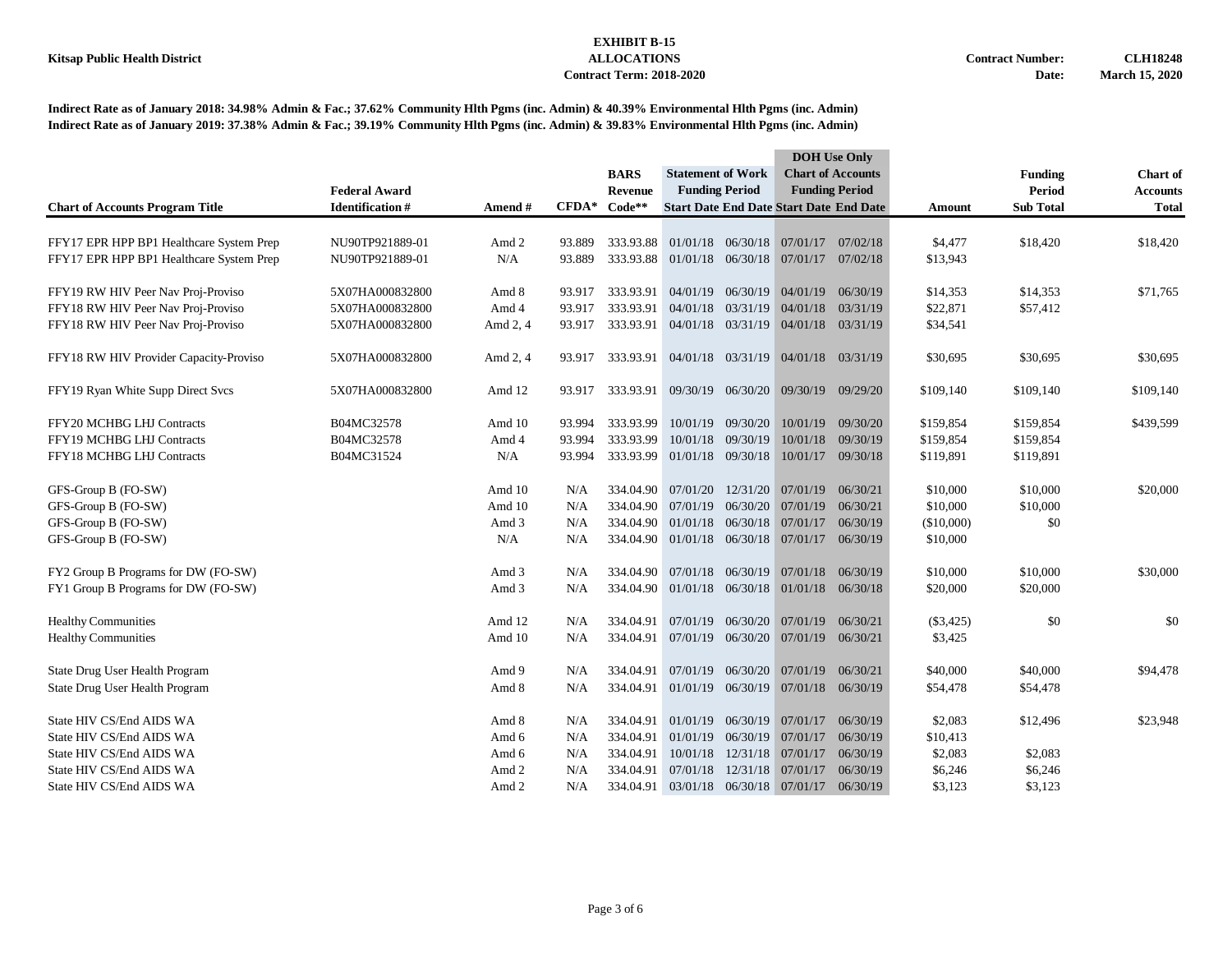|                                         |                      |               |                   |                |                                                   |                            |                                                | <b>DOH</b> Use Only      |              |                  |                 |
|-----------------------------------------|----------------------|---------------|-------------------|----------------|---------------------------------------------------|----------------------------|------------------------------------------------|--------------------------|--------------|------------------|-----------------|
|                                         |                      |               |                   | <b>BARS</b>    | <b>Statement of Work</b><br><b>Funding Period</b> |                            |                                                | <b>Chart of Accounts</b> |              | <b>Funding</b>   | <b>Chart of</b> |
|                                         | <b>Federal Award</b> |               |                   | <b>Revenue</b> |                                                   |                            |                                                | <b>Funding Period</b>    |              | <b>Period</b>    | <b>Accounts</b> |
| <b>Chart of Accounts Program Title</b>  | Identification $\#$  | Amend#        | $\mathbf{CFDA}^*$ | $Code**$       |                                                   |                            | <b>Start Date End Date Start Date End Date</b> |                          | Amount       | <b>Sub Total</b> | <b>Total</b>    |
|                                         |                      |               |                   |                |                                                   |                            |                                                |                          |              |                  |                 |
| <b>State HIV Prevention</b>             |                      | Amd 8         | N/A               | 334.04.91      |                                                   |                            | $01/01/19$ $06/30/19$ $07/01/17$               | 06/30/19                 | $(\$43,333)$ | \$0              | \$51,667        |
| <b>State HIV Prevention</b>             |                      | Amd 6         | N/A               | 334.04.91      |                                                   |                            | 01/01/19 06/30/19 07/01/17                     | 06/30/19                 | \$43,333     |                  |                 |
| <b>State HIV Prevention</b>             |                      | Amd 6         | N/A               | 334.04.91      |                                                   |                            | $07/01/18$ $12/31/18$ $07/01/17$               | 06/30/19                 | \$11,667     | \$31,667         |                 |
| <b>State HIV Prevention</b>             |                      | N/A           | N/A               | 334.04.91      |                                                   | 07/01/18 12/31/18          | 07/01/17                                       | 06/30/19                 | \$20,000     |                  |                 |
| <b>State HIV Prevention</b>             |                      | N/A           | N/A               | 334.04.91      |                                                   | 01/01/18 06/30/18          | 07/01/17                                       | 06/30/19                 | \$20,000     | \$20,000         |                 |
| <b>State HIV Prevention PrEP</b>        |                      | Amd 3         | N/A               | 334.04.91      |                                                   | 07/01/18 06/30/19          | 07/01/17                                       | 06/30/17                 | \$9,172      | \$9,172          | \$13,758        |
| <b>State HIV Prevention PrEP</b>        |                      | Amd 2         | N/A               | 334.04.91      |                                                   |                            | 01/01/18 06/30/18 07/01/17                     | 06/30/19                 | \$4,586      | \$4,586          |                 |
| FY20/21 COVID-19 Disaster Response Acct |                      | Amd 14        | N/A               |                |                                                   |                            | 334.04.92 01/20/20 12/31/20 01/01/20 06/30/21  |                          | \$309,737    | \$309,737        | \$309,737       |
| <b>FPH Lead Case Mgmt-FPH</b>           |                      | <b>Amd 15</b> | N/A               | 334,04.93      |                                                   |                            | 07/01/19 06/30/20 07/01/19                     | 06/30/20                 | $(\$2,425)$  | \$1,000          | \$1,000         |
| FPH Lead Case Mgmt-FPH                  |                      | Amd 12        | N/A               | 334.04.93      |                                                   |                            | 07/01/19 06/30/20 07/01/19 06/30/20            |                          | \$3,425      |                  |                 |
| SFY2 Lead Environments of Children      |                      | Amd 7         | N/A               | 334.04.93      |                                                   |                            | $07/01/18$ $06/30/19$ $07/01/18$               | 06/30/19                 | (\$3,000)    | \$2,000          | \$5,000         |
| SFY2 Lead Environments of Children      |                      | Amd 4         | N/A               | 334.04.93      |                                                   | 07/01/18 06/30/19          | 07/01/18                                       | 06/30/19                 |              |                  |                 |
|                                         |                      |               |                   |                |                                                   |                            |                                                |                          | \$5,000      |                  |                 |
| SFY1 Lead Environments of Children      |                      | Amd 1         | N/A               |                |                                                   |                            | 334.04.93 01/01/18 06/30/18 07/01/17 06/30/18  |                          | \$3,000      | \$3,000          |                 |
| SFY20 Marijuana Education               |                      | Amd 10        | N/A               |                |                                                   |                            | 334.04.93 07/01/19 06/30/20 07/01/19           | 06/30/20                 | \$5,950      | \$5,950          | \$5,950         |
| SFY21 Marijuana Tobacco Edu             |                      | Amd 9         | N/A               | 334.04.93      |                                                   |                            | 07/01/20 12/31/20 07/01/20                     | 06/30/21                 | \$247,509    | \$247,509        | \$898,341       |
| SFY20 Marijuana Tobacco Edu             |                      | Amd 9         | N/A               | 334.04.93      |                                                   | 07/01/19 06/30/20          | 07/01/19                                       | 06/30/20                 | \$247,509    | \$247,509        |                 |
| SFY19 Marijuana Tobacco Edu             |                      | Amd 3         | N/A               | 334.04.93      |                                                   | 07/01/18 06/30/19          | 07/01/18                                       | 06/30/19                 | \$247,509    | \$247,509        |                 |
| SFY19 Marijuana Tobacco Edu             |                      | Amd 2         | N/A               | 334.04.93      |                                                   |                            | 07/01/18 06/30/19 07/01/18                     | 06/30/19                 | \$7,501      | \$7,501          |                 |
| SFY18 Marijuana Tobacco Edu             |                      | Amd 3         | N/A               | 334.04.93      |                                                   |                            | 01/01/18 06/30/18 07/01/17                     | 06/30/18                 | \$49,558     | \$148,313        |                 |
| SFY18 Marijuana Tobacco Edu             |                      | N/A           | N/A               | 334.04.93      |                                                   |                            | 01/01/18 06/30/18 07/01/17                     | 06/30/18                 | \$98,755     |                  |                 |
| Rec Shellfish/Biotoxin                  |                      | Amd 9         | N/A               | 334.04.93      | 07/01/19                                          |                            | 06/30/20 07/01/19                              | 06/30/21                 | \$15,000     | \$15,000         | \$37,500        |
| Rec Shellfish/Biotoxin                  |                      | N/A           | N/A               | 334.04.93      |                                                   |                            | 01/01/18 06/30/19 07/01/17 06/30/19            |                          | \$22,500     | \$22,500         |                 |
|                                         |                      |               |                   |                |                                                   |                            |                                                |                          |              | \$45,000         |                 |
| Small Onsite Management (ALEA)          |                      | Amd 9         | N/A               | 334.04.93      |                                                   |                            | 07/01/19 06/30/20 07/01/19                     | 06/30/21                 | \$45,000     |                  | \$75,000        |
| Small Onsite Management (ALEA)          |                      | Amd 5         | N/A               | 334.04.93      |                                                   |                            | $07/01/18$ $06/30/18$ $07/01/17$               | 06/30/19                 | \$15,662     | \$15,662         |                 |
| Small Onsite Management (ALEA)          |                      | Amd 5         | N/A               | 334.04.93      |                                                   | 01/01/18 06/30/18 07/01/17 |                                                | 06/30/19                 | (\$15,662)   | \$14,338         |                 |
| Small Onsite Management (ALEA)          |                      | $N/A$ , Amd 5 | N/A               |                |                                                   |                            | 334.04.93 01/01/18 06/30/18 07/01/17           | 06/30/19                 | \$30,000     |                  |                 |
| Wastewater Management-GFS               |                      | Amd 9         | N/A               | 334.04.93      | 07/01/20                                          | 12/31/20                   | 07/01/19                                       | 06/30/21                 | \$15,000     | \$15,000         | \$45,000        |
| Wastewater Management-GFS               |                      | N/A           | N/A               |                |                                                   |                            | 334.04.93 07/01/18 06/30/19 07/01/17           | 06/30/19                 | \$30,000     | \$30,000         |                 |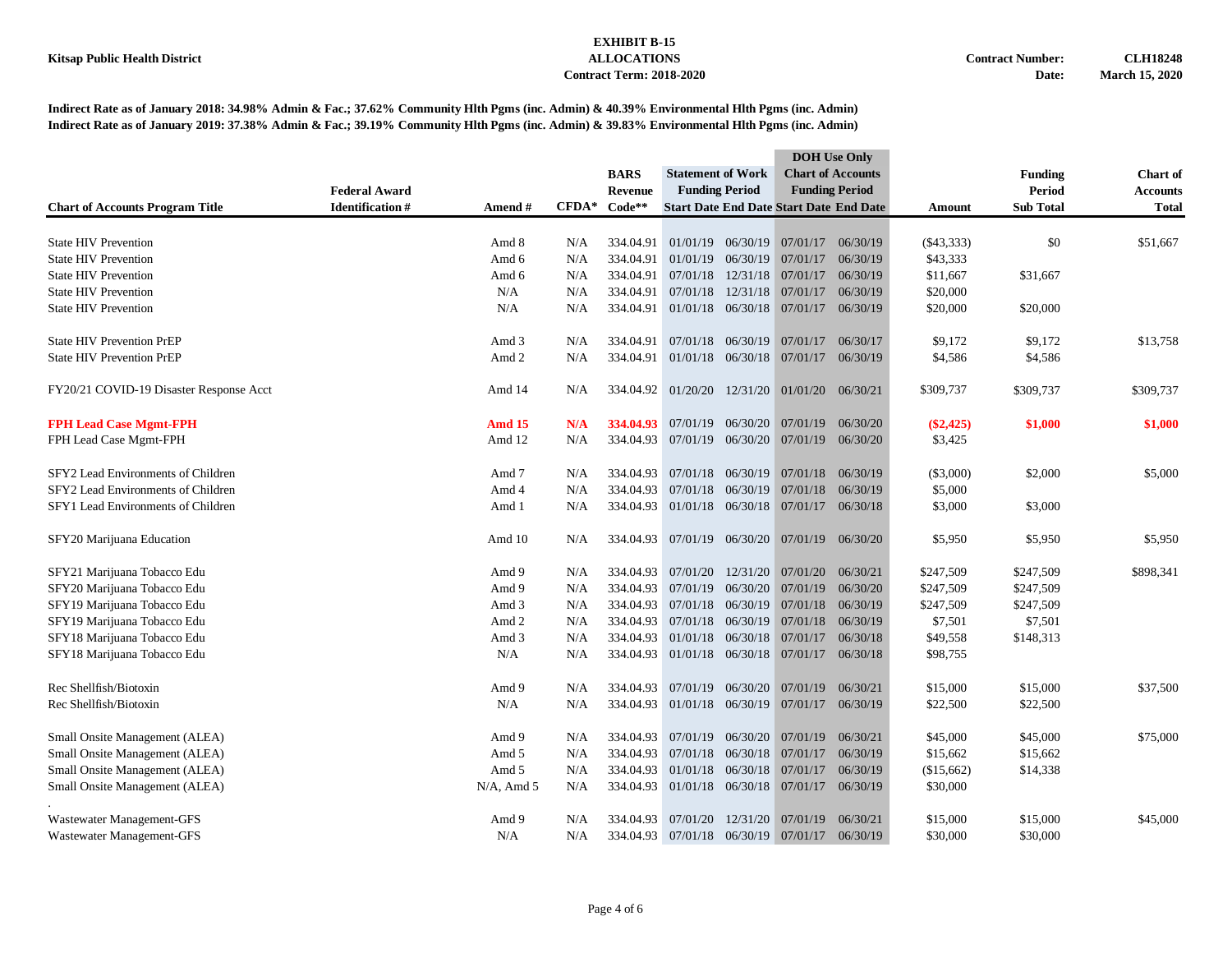|                                                  |                        |               |         |                |                                      |          | <b>DOH</b> Use Only                            |                          |               |                  |                 |
|--------------------------------------------------|------------------------|---------------|---------|----------------|--------------------------------------|----------|------------------------------------------------|--------------------------|---------------|------------------|-----------------|
|                                                  |                        |               |         | <b>BARS</b>    | <b>Statement of Work</b>             |          |                                                | <b>Chart of Accounts</b> |               | <b>Funding</b>   | <b>Chart</b> of |
|                                                  | <b>Federal Award</b>   |               |         | <b>Revenue</b> | <b>Funding Period</b>                |          |                                                | <b>Funding Period</b>    |               | <b>Period</b>    | <b>Accounts</b> |
| <b>Chart of Accounts Program Title</b>           | <b>Identification#</b> | Amend#        | $CFDA*$ | $Code**$       |                                      |          | <b>Start Date End Date Start Date End Date</b> |                          | Amount        | <b>Sub Total</b> | <b>Total</b>    |
| FPH-Youth Tobacco Vapor Prevention               |                        | Amd 11        | N/A     |                |                                      |          | 334.04.93 07/01/19 06/30/20 07/01/19 06/30/21  |                          | \$24,512      | \$24,512         | \$24,512        |
|                                                  |                        |               |         |                |                                      |          |                                                |                          |               |                  |                 |
| Youth Tobacco Vapor Products                     |                        | Amd 11        | N/A     | 334.04.93      | 07/01/19 06/30/20                    |          | 07/01/19                                       | 06/30/21                 | $(\$8,451)$   | \$38,403         | \$121,091       |
| Youth Tobacco Vapor Products                     |                        | Amd 9         | N/A     | 334.04.93      | 07/01/19                             | 06/30/20 | 07/01/19                                       | 06/30/21                 | \$46,854      |                  |                 |
| Youth Tobacco Vapor Products                     |                        | Amd 6         | N/A     | 334.04.93      | 01/01/18 06/30/19 07/01/17           |          |                                                | 06/30/19                 | \$36,000      | \$82,688         |                 |
| Youth Tobacco Vapor Products                     |                        | Amd 2, 6      | N/A     | 334.04.93      | 01/01/18 06/30/19 07/01/17           |          |                                                | 06/30/19                 | \$25,544      |                  |                 |
| Youth Tobacco Vapor Products                     |                        | Amd 2, 6      | N/A     | 334.04.93      | 01/01/18                             | 06/30/19 | 07/01/17                                       | 06/30/19                 | \$4,655       |                  |                 |
| Youth Tobacco Vapor Products                     |                        | $N/A$ , Amd 6 | N/A     |                |                                      |          | 334.04.93 01/01/18 06/30/19 07/01/17 06/30/19  |                          | \$16,489      |                  |                 |
| <b>FFY20 Swim Beach Act Grant IAR (ECY-ALEA)</b> |                        | <b>Amd 15</b> | N/A     |                | 334.04.96 03/01/20 10/31/20          |          | 12/15/19 12/14/20                              |                          | \$18,000      | \$18,000         | \$18,000        |
| ADAP Rebate (Local) 19-21                        |                        | Amd 9         | N/A     |                |                                      |          | 334.04.98 07/01/19 06/30/20 07/01/19 06/30/21  |                          | \$91,728      | \$91,728         | \$91,728        |
| FFY17 ADAP Rebate (Local) 17-19                  |                        | Amd 5         | N/A     |                |                                      |          | 334.04.98 07/01/18 06/30/19 07/01/17           | 06/30/19                 | $(\$225,000)$ | \$82,556         | \$348,834       |
| FFY17 ADAP Rebate (Local) 17-19                  |                        | Amd 3         | N/A     | 334.04.98      | 07/01/18                             | 06/30/19 | 07/01/17                                       | 06/30/19                 | \$82,556      |                  |                 |
| FFY17 ADAP Rebate (Local) 17-19                  |                        | $N/A$ , Amd 3 | N/A     | 334.04.98      | 07/01/18 06/30/19                    |          | 07/01/17                                       | 06/30/19                 | \$225,000     |                  |                 |
| FFY17 ADAP Rebate (Local) 17-19                  |                        | Amd 2         | N/A     | 334.04.98      | 01/01/18 06/30/18 07/01/17           |          |                                                | 06/30/19                 | \$41,278      | \$266,278        |                 |
| FFY17 ADAP Rebate (Local) 17-19                  |                        | N/A           | N/A     |                | 334.04.98 01/01/18 06/30/18 07/01/17 |          |                                                | 06/30/19                 | \$225,000     |                  |                 |
| SFY17 Managed Care Org                           |                        | Amd 1         | N/A     |                |                                      |          | 334.04.98 01/01/18 06/30/18 07/01/17 06/30/18  |                          | $(\$32,678)$  | \$6,536          | \$6,536         |
| SFY17 Managed Care Org                           |                        | N/A           | N/A     |                |                                      |          | 334.04.98 01/01/18 06/30/18 07/01/17 06/30/18  |                          | \$39,214      |                  |                 |
| FFY20 RW Grant Year Local (Rebate)               |                        | Amd 12        | N/A     |                | 334.04.98 04/01/20                   |          | 06/30/20 04/01/20                              | 03/31/21                 | $(\$27,285)$  | \$88,861         | \$804,903       |
| FFY20 RW Grant Year Local (Rebate)               |                        | Amd 9         | N/A     | 334.04.98      | 04/01/20                             |          | 06/30/20 04/01/20                              | 03/31/21                 | \$116,146     |                  |                 |
| FFY19 RW Grant Year Local (Rebate)               |                        | Amd 12        | N/A     | 334.04.98      | 07/01/19                             |          | 03/31/20 04/01/19                              | 03/31/20                 | (\$81,855)    | \$266,582        |                 |
| FFY19 RW Grant Year Local (Rebate)               |                        | Amd 9         | N/A     | 334.04.98      | 07/01/19                             | 03/31/20 | 04/01/19                                       | 03/31/20                 | \$348,437     |                  |                 |
| FFY19 RW Grant Year Local (Rebate)               |                        | Amd 6         | N/A     | 334.04.98      | 04/01/19                             |          | 06/30/19 04/01/19                              | 03/31/20                 | \$112,230     | \$112,230        |                 |
| FFY18 RW Grant Year Local (Rebate)               |                        | Amd 6         | N/A     | 334.04.98      | 01/01/19                             |          | 03/31/19 04/01/18                              | 03/31/19                 | \$112,230     | \$112,230        |                 |
| FFY18 RW Grant Year Local (Rebate)               |                        | Amd 5         | N/A     |                |                                      |          | 334.04.98 07/01/18 03/31/19 04/01/18 03/31/19  |                          | \$225,000     | \$225,000        |                 |
| FFY19 RW Local Proviso                           |                        | Amd 9         | N/A     |                | 334.04.98 07/01/19 06/30/20          |          | 07/01/19                                       | 06/30/20                 | \$41,749      | \$41,749         | \$41,749        |
| FPHS Funding for LHJs                            |                        | Amd 10        | N/A     | 336.04.25      | 07/01/20                             | 12/31/20 | 07/01/19                                       | 06/30/21                 | \$147,345     | \$147,345        | \$442,035       |
| FPHS Funding for LHJs                            |                        | Amd 10        | N/A     | 336.04.25      | 07/01/19                             | 06/30/20 | 07/01/19                                       | 06/30/21                 | \$147,345     | \$147,345        |                 |
| FPHS Funding for LHJs Dir                        |                        | Amd 3         | N/A     |                |                                      |          | 336.04.25 07/01/18 06/30/19 07/01/17 06/30/19  |                          | \$147,345     | \$147,345        |                 |